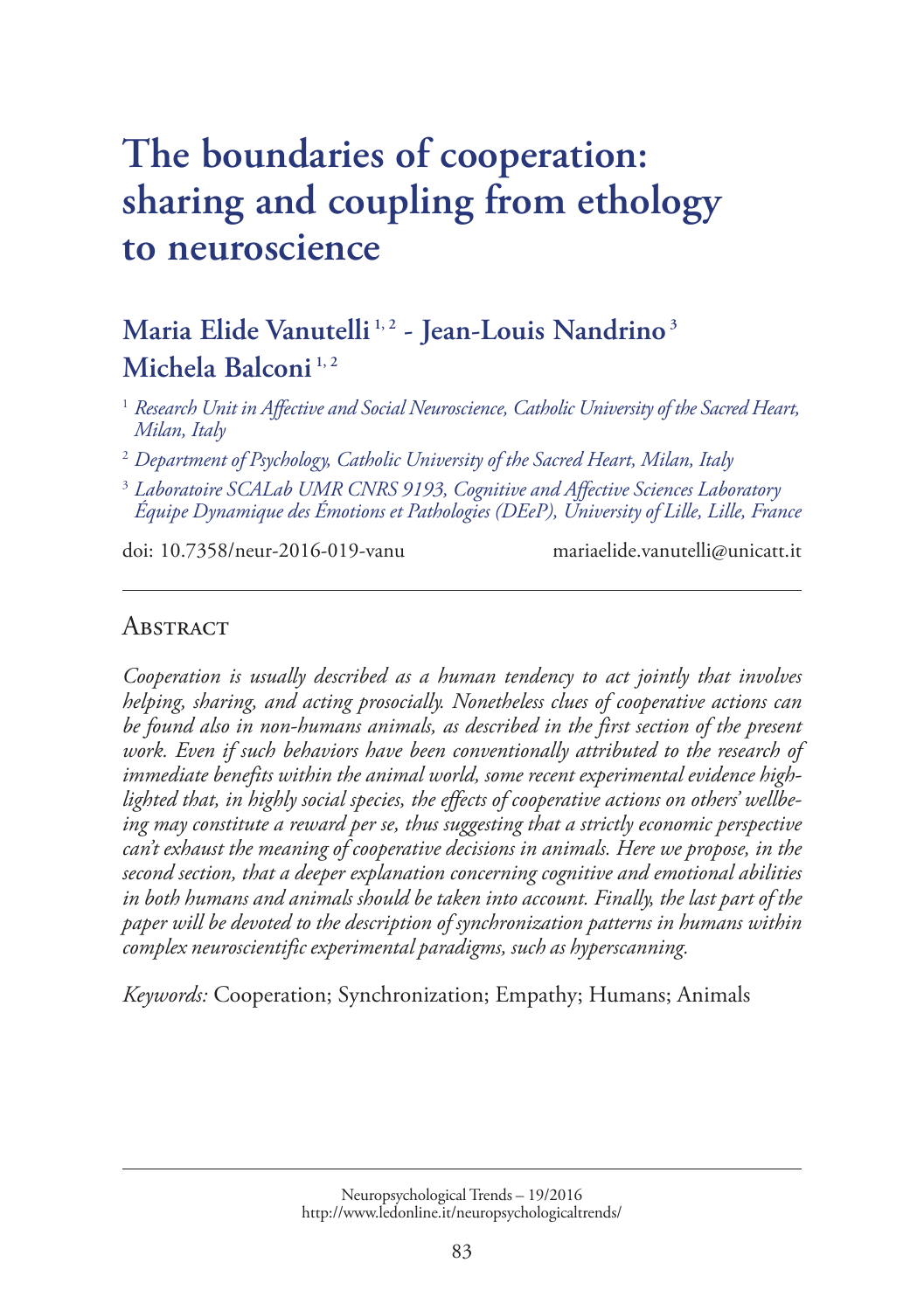# 1. Introduction

The term cooperation conventionally refers to collaborative actions of two or more individuals during the production of common behavioral effects. Such behaviors are planned, implemented and directed towards the achieving of a specific goal or to the completion of actions which imply common interests, and subsequently provide a benefit to all the actors involved. However, a wider definition of the construct can comprise organisms in different domains of activity like helping, sharing, or acting prosocially. Here, this second meaning of the construct will be used: in fact, cooperative actions are also often associated with emotional satisfaction or reward (Crook, 1970), even if these last aspects are more often referred to human beings. In fact it has been suggested that, among all the animal world, human cooperation represents an outlier with respect to other animal societies for at least two reasons: firstly, it leads to the formation of very large groups with detailed and structured division of labor, as can be noted by the large organizations and nation states we build at different levels of complexity (Fehr & Fischbacher, 2003). Secondly, it is not relegated to the family environment like in the case of many animal species, but involves social exchange between genetically unrelated strangers. Indeed, human beings cooperate with people who don't belong to their closer social environment and with whom they won't probably ever communicate again. Thus, in this last case, direct and concrete gains could be small or absent since they may never have the occasion to be reciprocated (Fehr & Gächter, 2002; Milinski, Semmann & Krambeck, 2002; Nowak & Sigmund, 2005; Bshary & Grutter, 2006). In sum, the most striking feature of human cooperation seems to be characterized by the large size of social interaction in combination with extensive cooperative behaviors between unrelated individuals (Melis & Semmann, 2010).

In contrast, it has been generally affirmed that most animal species exhibit little division of labor and that cooperation is usually limited to small groups involving kin. Some exceptions to the group dimension, though, can be found within some social insects such as ants and bees, or the naked mole rat, but, still, their cooperation is based on the genetic relatedness between colony members (Fehr & Fischbacher, 2003). Also, it has been proposed that, in the case on non-kin individuals cooperating each other, one or both partners seem to gain immediate benefits from their actions (Clutton-Brock, 2009).

However, it is still possible to appreciate a set of collective behaviors at different levels of complexity in animals as well, which will be discussed in the present paper. In fact, according to classical points of view on this phenomenon, a qualitative differentiation between human and animal coop-

Neuropsychological Trends – 19/2016 [http://www.ledonline.it/neuropsychologicaltrends/](http://www.ledonline.it/NeuropsychologicalTrends/19-2016.html)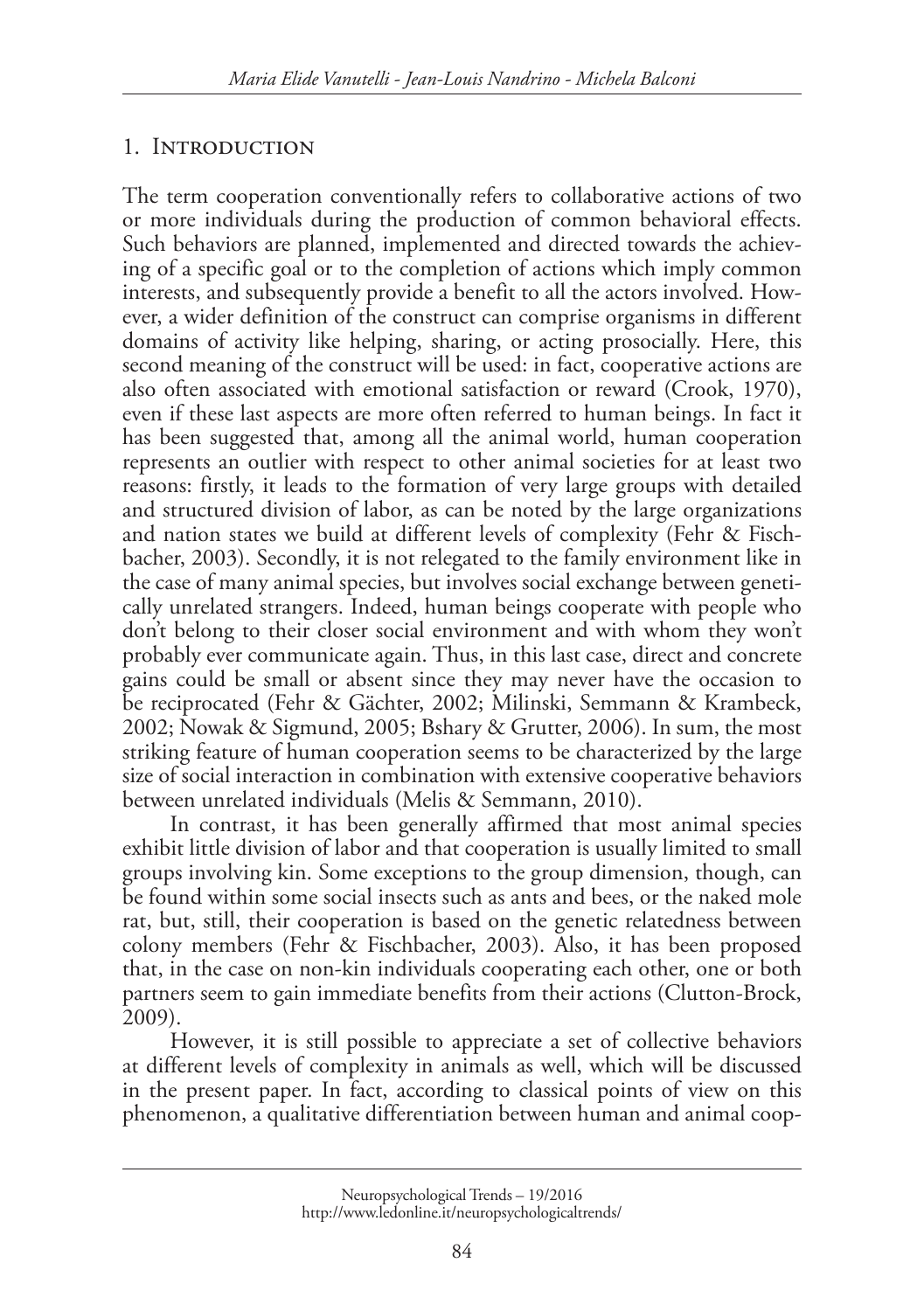eration seems to emerge, with humans guided by emotional and prosocial motivations, and animals by instinct and affiliation. Nonetheless a different perspective is proposed here, with cooperation being a social construct that lies on a continuum and that can be structured along different degrees of complexity, in consideration of phylogenetic, ontogenetic, but also subjective variables. Beside the species-specific needs to act collectively and provide resources, that are genetically driven and are typical non only of humans, but of many other social species, a series of other joint actions that involve higher cognitive and emotional processes can be appreciated in humans, but in some case also in non-human animals. As a possible fulcrum of such processes the capacity of perceiving and inferring others' affective states will be proposed, from more basic resonance and mirroring abilities, towards the development of a more complex social sharing based on joint attention and synchronization (Balconi & Bortolotti, 2012). In other words, the higher the capacities of synchronization and inferring the consequences of actions on the other's life are, the more frequent and complex the attempts to act cooperatively will be (Balconi, Falbo & Conte, 2012). The aim is not that of exhausting the topic as a whole, but to furnish some clues and raise questions to trigger a reflection about possible links between biological, social and neural manifestations of cooperative behavior.

In the first part of the paper some interesting examples of cooperation in the animal world will be considered to provide available knowledge on a topic that has scarcely been described objectively and that deserve greater attention. Some of the examples seem to suggest, in fact, the presence of cooperative actions that are based on empathic concern and are independent from material reward. These hints will prompt the idea of a quantitative continuum in cooperation and helping, that a strictly economic perspective is not able itself to explain all the cooperative behaviors and decisions in animals' lives, and that a deeper explanation concerning cognitive and emotional abilities should be taken into account. The second part will gather such suggestions and try to better frame them within a reflection on the role of onto- and phylogenesis in the development of cooperation, while the final part of the paper will be devoted to the description of joint actions in human within complex neuroscientific experimental paradigms. The hyperscanning paradigm, in fact, will be presented as an interesting way to detect high-level synchronization during cooperation in human beings.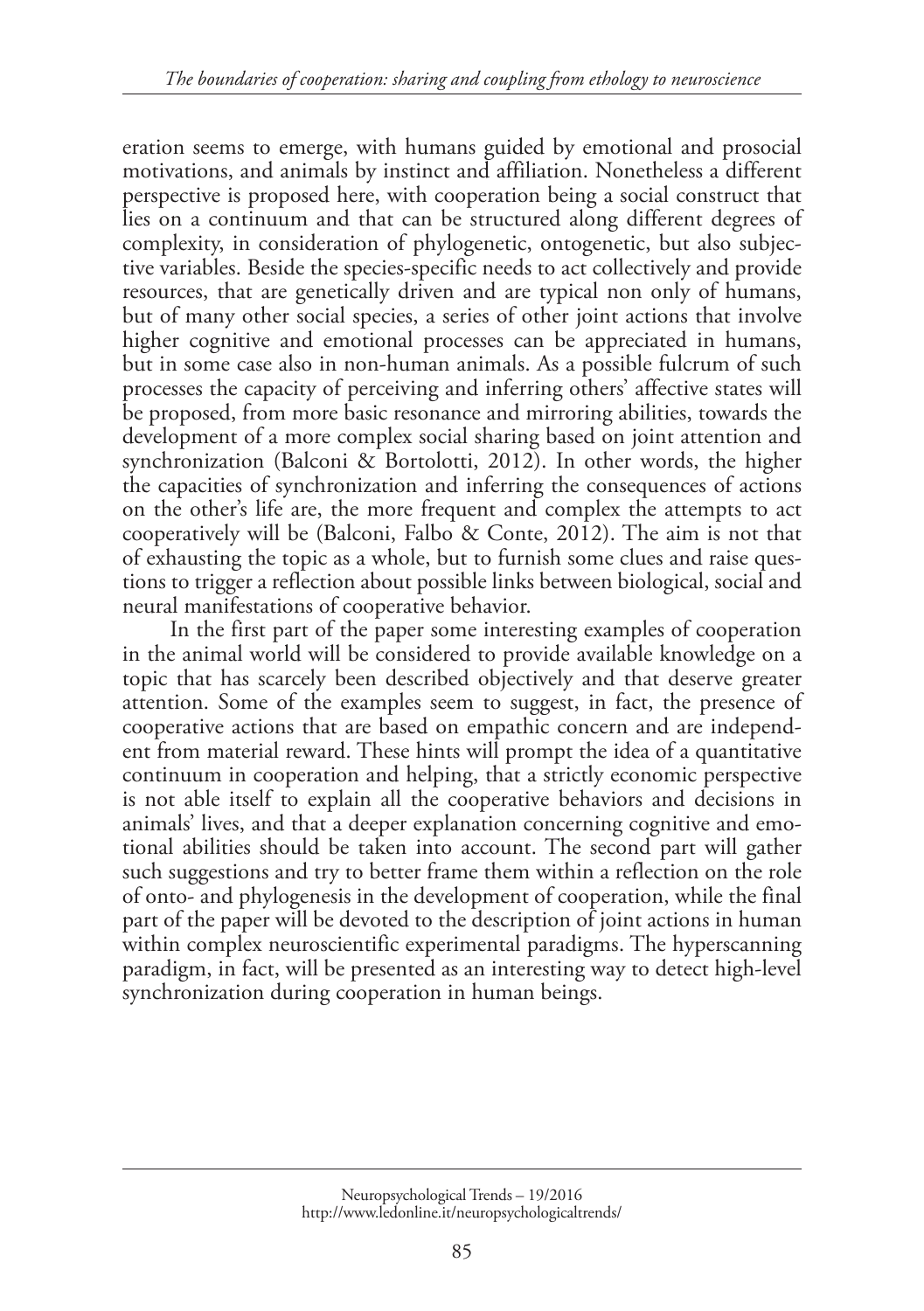#### 2. Cooperation within the animal kingdom

As previously suggested, interesting examples of cooperation and sharing can be observed also in the social life of non-human organizations. It has been shown that, even at very low and simple evolutionary stages, organisms such as viruses, bacteria and social amoebas can cooperate each other. For example, solitary amoebas can form a multicellular differentiated slug when they are starving, with the aim to pass through soil barriers that they couldn't otherwise cross by themselves (Brown, 2001; Kuzdzal-Fick, Foster, Queller & Strassmann, 2007; Brockhurst, Buckling, Racey & Gardner, 2008). A first point of interest to be considered consists in the structural complexity of the species involved: for example, birds or mammals that live solitarily in large territories for the greater part of the year in social units organized around the family have usually a limited repertoire of socially-based interactions. On the contrary, animals living in densely congregated groups with long-term monogamous or polygamous pair-bonding commonly show some emergence of cooperation (Crook, 1970). Usually, it takes the form of group hunting, foraging, food storage and sharing, usage of common pool resources, territorial defense and mutual protection against predators, parental and child care (even in the form of baby-sitting), but also in the control of social interaction in more complex primate organizations (Hauser, Chen, Frances & Chuang, 2003; Fehr & Rockenbach, 2004). To provide some examples, emperor penguins crowd to keep warm and cattle press tightly together to prevent insects' bites. Also, male lions cooperate to defend females from other male competitors (Bateson, 2000). In animals with higher social competencies cooperative actions may also be reciprocated, like in the case of baboons: it has been shown that when a male individual helps another male to fend off competition for a female, the favor will be returned at a later time (Packer, 1977).

Such behaviors are usually explained in consideration of strictly economic perspectives which propose that animals cooperate whenever it entails a benefit (Trivers, 1971). However, other views suggest that in some cases there could be a more complex process underlying such mechanisms consisting in a pro-social propensity of the actors involved. In this case cooperative acts are defined as truly altruistic behaviors that can emerge from a reward value attributed to the perception of benefit to others (Camerer & Fehr, 2006). Nonetheless this last option, as already suggested by Charles Darwin (1859-1958), is a paradox in that it poses a problem to the traditional theory of natural selection, which lies on the assumption that individuals compete to survive and breed (Viana, Gordo, Sucena & Moita, 2010).

Nonetheless, observations made in both natural populations and in laboratory conditions are sometimes controversial. For example, as already

Neuropsychological Trends – 19/2016 [http://www.ledonline.it/neuropsychologicaltrends/](http://www.ledonline.it/NeuropsychologicalTrends/19-2016.html)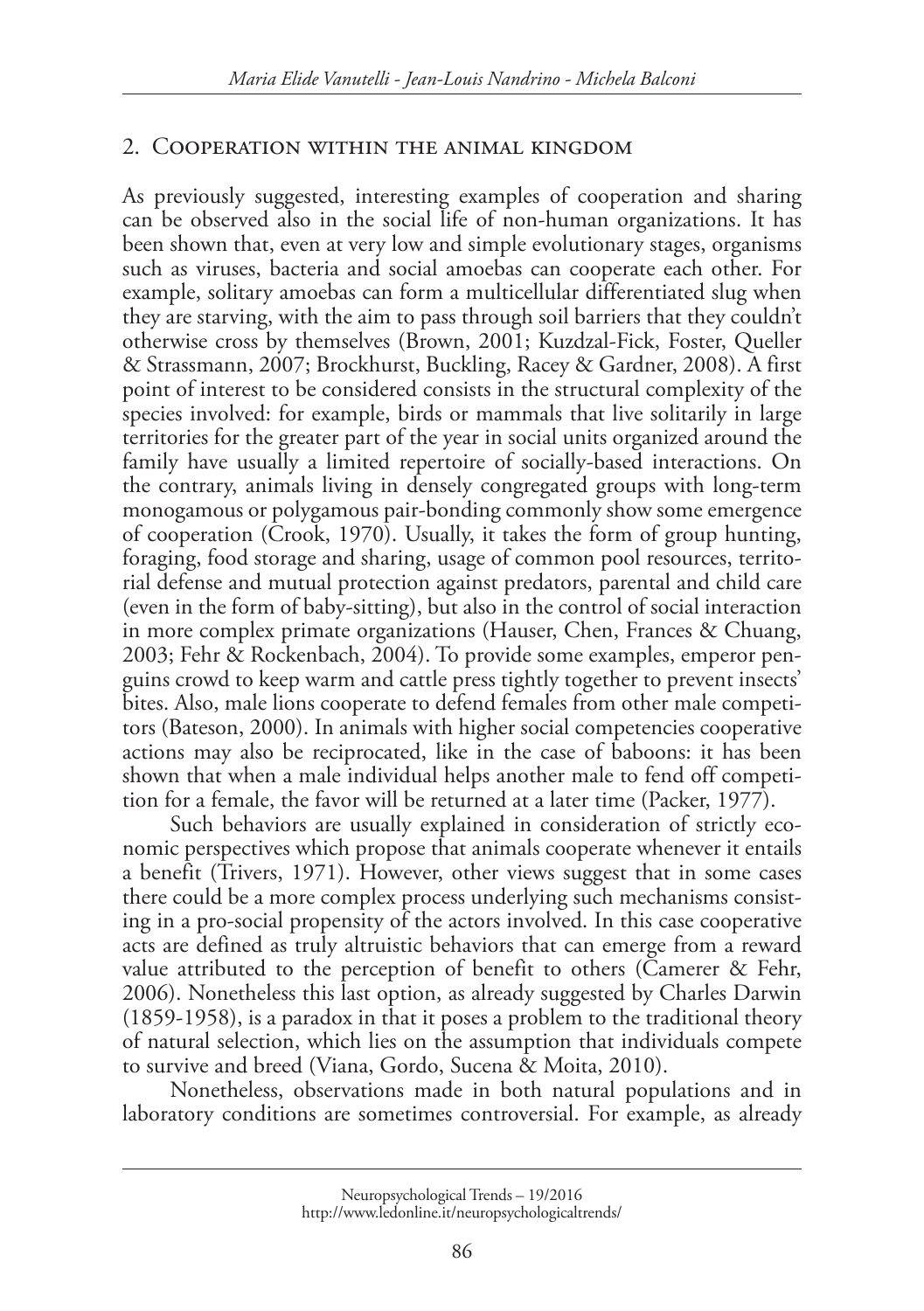reported in Vanutelli and Balconi (2015), although the growing interests in emotional and social lives of non-human animals, the presence of objective experimental evidence has just begun to emerge. A first interesting example is described in a paper by Church (1959) concerning rats' behaviors towards conspecifics in pain. The experiment was conceived as such: a rat was instructed to press a lever to obtain food, but, if this act was accompanied by an electric shock administered to another rat, the first rat interrupted its activity. Such reaction, however, rises a big question, that is whether the rat was really concerned for its companion or just afraid that something bad might happen to itself. A similar experiment conducted nearly fifty years later by Langford and colleagues (Langford et al., 2006) demonstrated the presence of bidirectional pain modulation in mice during the exposure to their cagemates in pain. More interestingly to the purpose of the present study, Bartal and colleagues (Bartal, Decety & Mason, 2011) conducted an experiment in which a rat was free while its cagemate was trapped in a restrainer. The experiment showed that, after several attempts, the free rat learned to intentionally open the restrainer and free its cagemate, thus providing strong evidence for the presence of cooperation and helping motivated by empathic concern. Also, such mechanisms was not elicited by a painful experience, but just by the psychological distress perceived in the conspecific. Finally, its behavior was not guided by reward. In fact, when the rat had the possibility to choose among liberating the cagemate or obtaining some chocolate contained in another box, not only it continued to free the other rat, but it opened both restrainers and shared the chocolate.

These examples prove that a strictly economic perspective is not able itself to exhaust the theme of animal cooperation just considering decisional processes based on benefits evaluations, and that a wider explanation concerning cognitive and emotional abilities should be taken into account. For example, another paper by Viana and colleagues (Viana et al., 2010) explored cooperation in rats during an iterated Prisoner's Dilemma (iPD) game. In this case the game involved the decision between benefits and costs during a cooperative task, where cooperation was the strategy that entailed the highest benefits for both actors (for an extensive review of this paradigm see Axelrod & Hamilton, 1981; Stephens, McLinn & Stevens, 2002). In this case the authors showed that rats' choices were actually modulated by the relative size of the reward, but also by the motivational state of the animals, thus revealing that environmental factors may influence the perception of the economic outcome during social exchange. Moreover such behaviors could be modulated by social interactions, in that the rats typically used their opponent as a cue. As the authors themselves suggested, a similar outcome has been demonstrated also in humans, who modulate their propensity to

Neuropsychological Trends – 19/2016 [http://www.ledonline.it/neuropsychologicaltrends/](http://www.ledonline.it/NeuropsychologicalTrends/19-2016.html)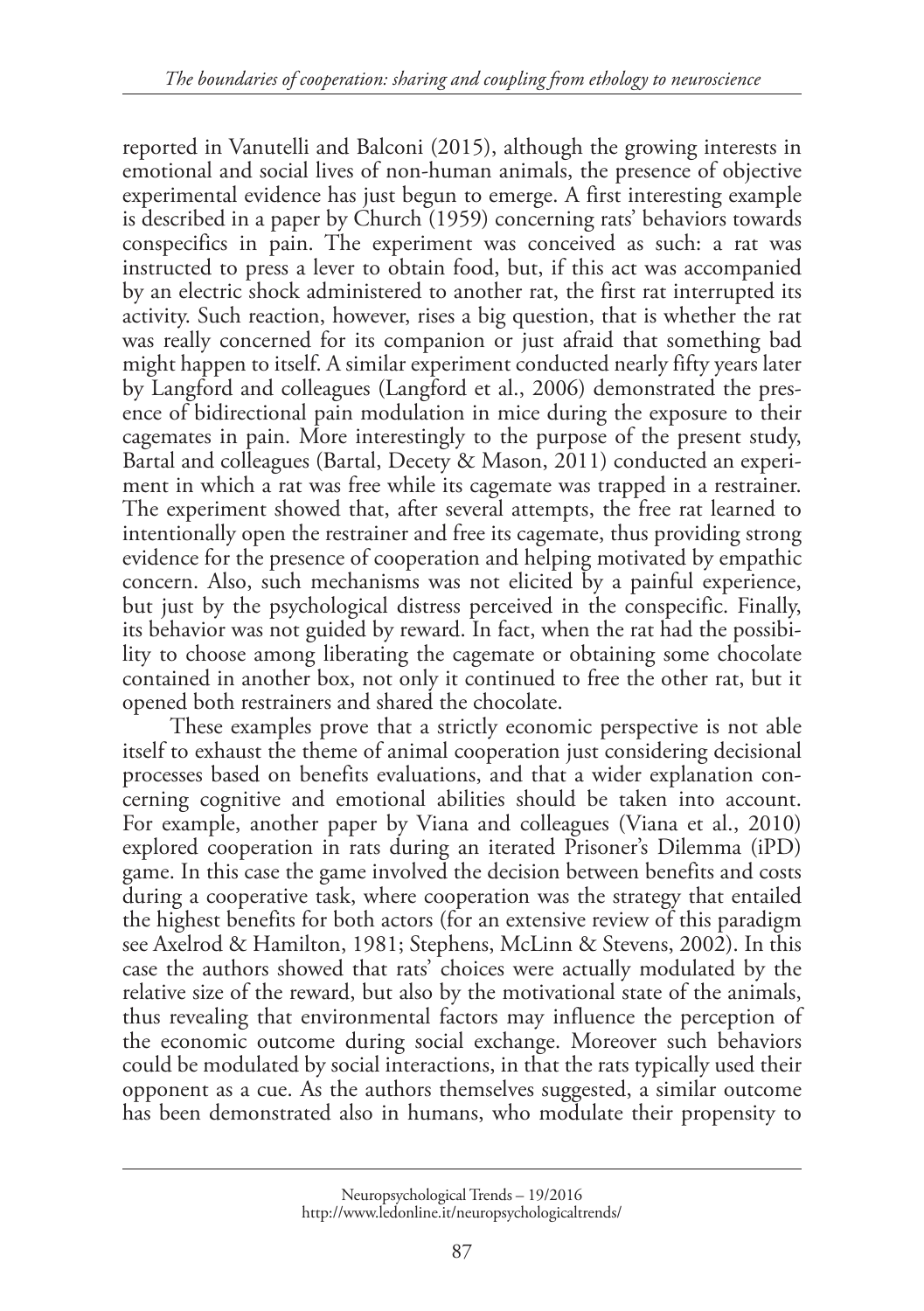cooperate according to the identity of the adversary (e.g, computer vs other human) (Rilling et al., 2002).

We can finally state that, in the case of highly social animals such as mice and rats, according to the community environment, they could have somehow developed a propensity to perceive cooperative acts as a social reward. In fact, this could have allowed the opportunity to observe and experience cooperative actions and their consequences for the other members, in parallel with the development of increasingly higher and more complex cognitive and emotional abilities. Here it seems that some important phylogenetic aspects intersect with ontogenetic ones. In fact, the acquisition of such capabilities could be traced back to the very early experiences during the development, as proposed in the following section.

#### 3. Ontogenesis and phylogenesis: helping and sharing

It has been shown that infants as young as 14-18 months of age spontaneously help adults by picking up the objects that drop on the floor and returning to them (Warneken & Tomasello, 2006; 2007; Over & Carpenter, 2009), or, even in more complex situations, they can open a cabinet for adults who carry something and have the hands full. This is particularly interesting if we consider that they typically renounce to fun activities to do so (Warneken, Hare, Melis, Hanus & Tomasello, 2007; Warneken & Tomasello, 2008). Importantly, it has been shown that chimpanzees can help other individuals in similar ways (Warneken & Tomasello, 2006).

To better explore this issue, Warneken and colleagues (Warneken et al., 2007) directly compared the tendencies of 18-month-old children and motherraised chimpanzees to help others with out-of-reach objects. Results showed that both species helped in this situation in a quite reliably way, and neither species declined in helping when they were required to provide higher efforts.

The presence at such early age of spontaneous helping in young children and in higher primate suggests that these competencies emerge naturally and do not rely on explicit cultural transmission (Warneken & Tomasello, 2009b). Also, considering studies involving again both young children and chimpanzees, it was demonstrated that the promise of a material reward did not increase the amount of helping (Warneken et al., 2007). In some cases, external rewards could even act as deterrent of cooperative motivations as it has been proven in a study with 20-month-old children. Here, in fact, furnishing material rewards decreased the amount of helping in that it weakened children's intrinsic motivations (Warneken & Tomasello, 2008).

Neuropsychological Trends – 19/2016 [http://www.ledonline.it/neuropsychologicaltrends/](http://www.ledonline.it/NeuropsychologicalTrends/19-2016.html)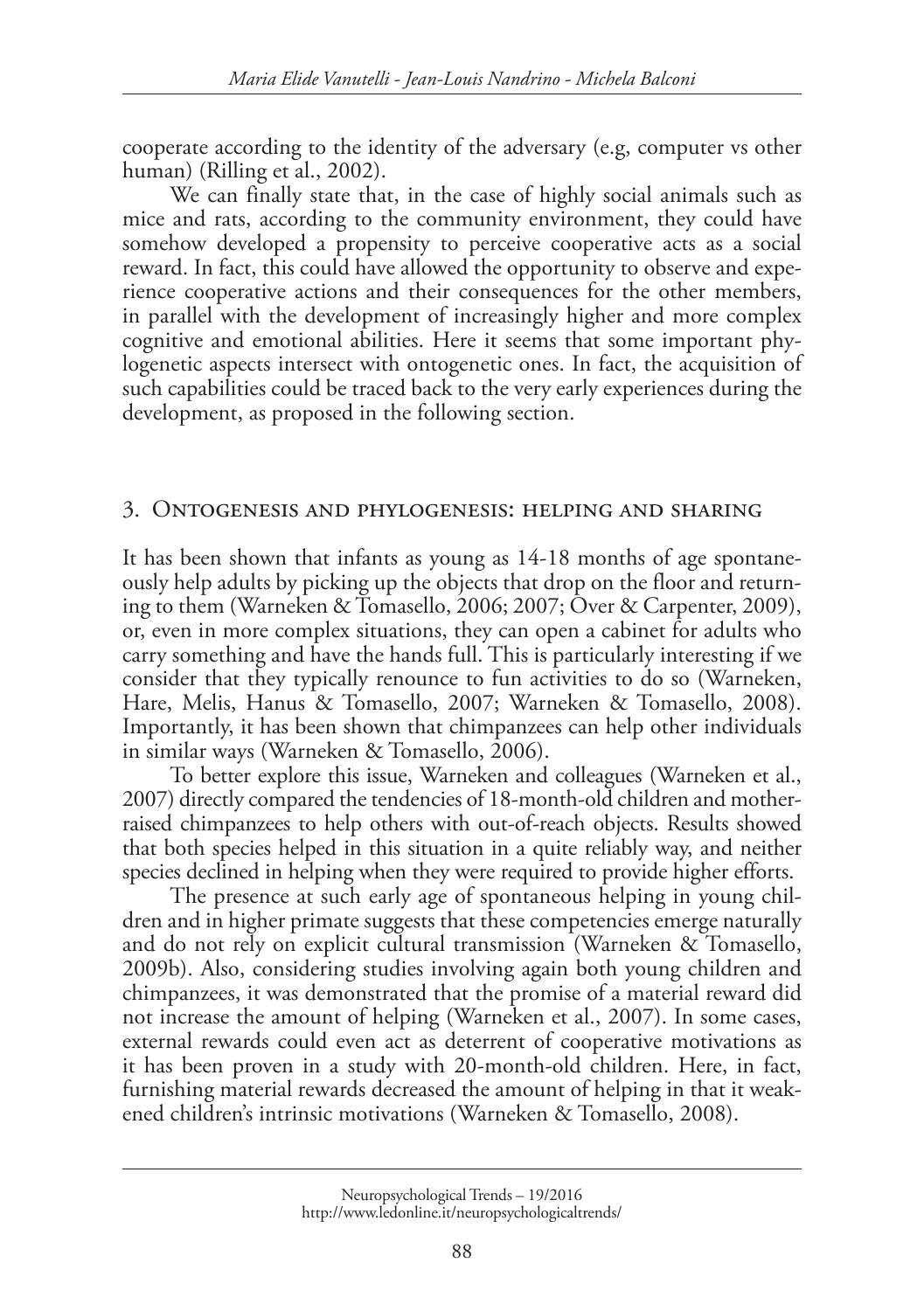For what concerns sharing, instead, children seem to be more generous with precious resources than chimpanzees: in natural life chimpanzees usually compete over food, but they can offer food to others in some circumstances (Warneken & Tomasello, 2009b). For example, they selectively share food with their desired coalitionary or sexual partners (Muller & Mitani, 2005). Nonetheless, when facing situations that are more similar to those attributed to humans, chimpanzees are often reluctant to share in the absence of an immediate benefit (Brosnan, Grady, Lambeth, Schapiro & Beran, 2008). The communion of food, instead, is quite different in humans since children from a relatively early age show to share food and other resources of interest (Fehr, Bernhard & Rockenbach, 2008; Brownell, Svetlova & Nichols, 2009; Moore, 2009). For example, it has been shown that young children at two different sides of a table tend to share food rewards equally (see Warneken & Tomasello, 2009). On the contrary, chimpanzees are motivated to share only if each chimpanzee's portion of the food is on its own part of the table. Otherwise, the food will be monopolized by the dominant individual (Melis, Hare & Tomasello, 2006a; 2006b; Hare, Melis, Woods, Hastings & Wrangham, 2007).

Thus in this case some possible differences between children and chimpanzees seem to emerge. It has been hypothesized that the presence of different forms of foraging in the two species could explain such results (Warneken & Tomasello, 2009b). In fact, many evolutionary theorists believe in a human transition from more individual to more cooperative hunting and gathering, so that they could have adopted a more cooperative way of living involving more tolerant and altruistic behaviors toward others (Sterelny, 2007).

Nonetheless, if we consider the underlying processes of these two different mechanisms, we could note that the difference consists in the presence or absence of a concrete need and distress expressed by the other individual. In fact, in the first case, both children and chimpanzees recognized the emerging difficulties cued by the situation and decided to cooperate. This important aspect was not present in the second case where the decision of sharing was made in a neutral situation. Specifically, we could hypothesize that in the second case the decisions were made upon economic strategies based on costs/benefits evaluations, while in the first case they could have moved by compassion. This is even more plausible if we consider the results obtained in similar tasks at different stages of the child development. In fact, Brownell and colleagues (Brownell et al., 2009) found that in a task which comprised the subdivision of food between the subject and a receiver, 18-month-old children chose randomly, while 25-month-old children more often chose the option which entailed the same benefit for both themselves and the receiver. More importantly, this behavior occurred only in the case the receiver verbalized his desire for food. This result is very interesting since it indicates that

Neuropsychological Trends – 19/2016 [http://www.ledonline.it/neuropsychologicaltrends/](http://www.ledonline.it/NeuropsychologicalTrends/19-2016.html)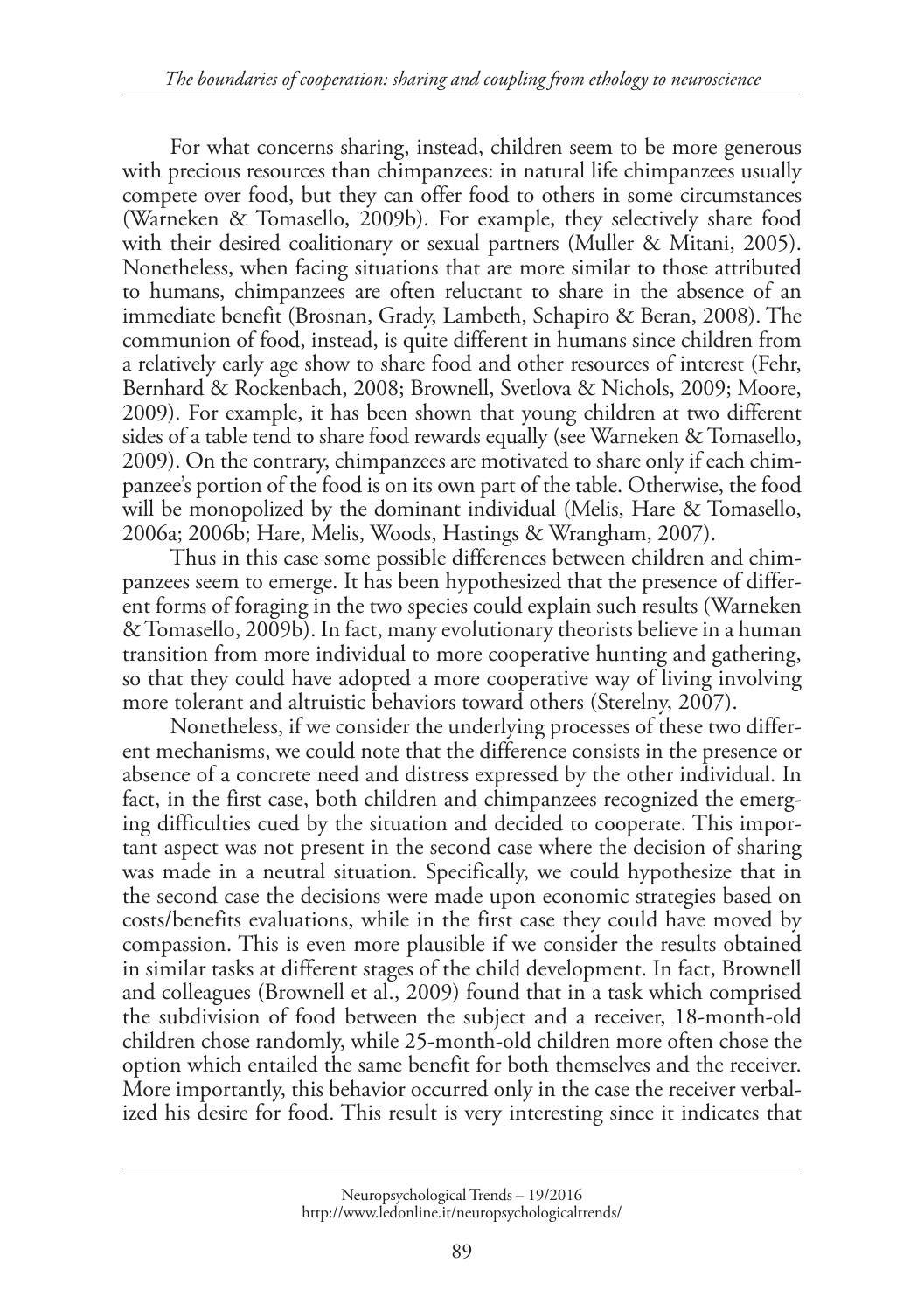they required explicit cues to perceive the other person's need in this context, and that this element was essential for the emergence of the cooperative action. In general, we could say that it is important to develop cogent representation of the others for the emergence of complex cooperative actions.

According to what discuss so far, such early behaviors, though, don't seem to be driven by culture. In fact, even before they are physically capable of helping, 6-month-old infants can discriminate between geometrical shapes that are "helping" from those who are "hindering others" (Hamlin, Wynn & Bloom, 2007).

Nonetheless, it has been proven that cultural transmission could become more important over ontogeny. In fact, children gradually learn to discriminate the targets of their altruistic acts, to select specific social partners, and to follow conventional norms and rules. Thus, culture does not seem to create altruism in young children, but later in ontogeny it comes to play a crucial role in mediating their altruistic exchange (Warneken & Tomasello, 2009a).

But how do humans develop such competencies, and why chimpanzees and other animals develop concerns for others and decide to reciprocate and cooperate? It has been suggested that early acquisitions related to maternal care can prompt the emergence of some first cooperative interests. For example, adults communicate with children about the effects of their actions on others since the very first stages of their lives. This set of teaching is called inductive parenting and it has been proven to encourage the internalization of societal norms and values, as well as the emergence of altruistic behavior. Such parenting presumes that children will be naturally cooperative, if only they can see clearly the effects of their actions on others (Tomasello, 2010).

Experimental studies comparing children and chimpanzees seem to support this interpretation, as already demonstrated by [Warneken](http://onlinelibrary.wiley.com/doi/10.1111/j.1467-7687.2007.00573.x/full#b30) and colleagues (Warneken, Chen & Tomasello, 2006) who presented 18- and 24-month-old children and three human-reared juvenile chimpanzees with a series of collaborative tasks. The experimenter was programmed to quit a previously-begun game in the attempt to trigger subjects' re-engagement. Children at both ages all actively encouraged the adult to restart the game by asking and communicating with him according to their possibilities, suggesting the formation of a shared goal. On the other hand, chimpanzees never tried to re-engage the adult, but tried to solve the task individually. Thus it seems that chimpanzees' participation in group activities is more individualistic, while children's one relies on shared intentionality. In fact, although apes could use others by gathering information, manipulating them as social tools, coordinating actions with them for their own benefit, human children seem to be concerned with sharing psychological states with others by forming joint intentions and attention with them.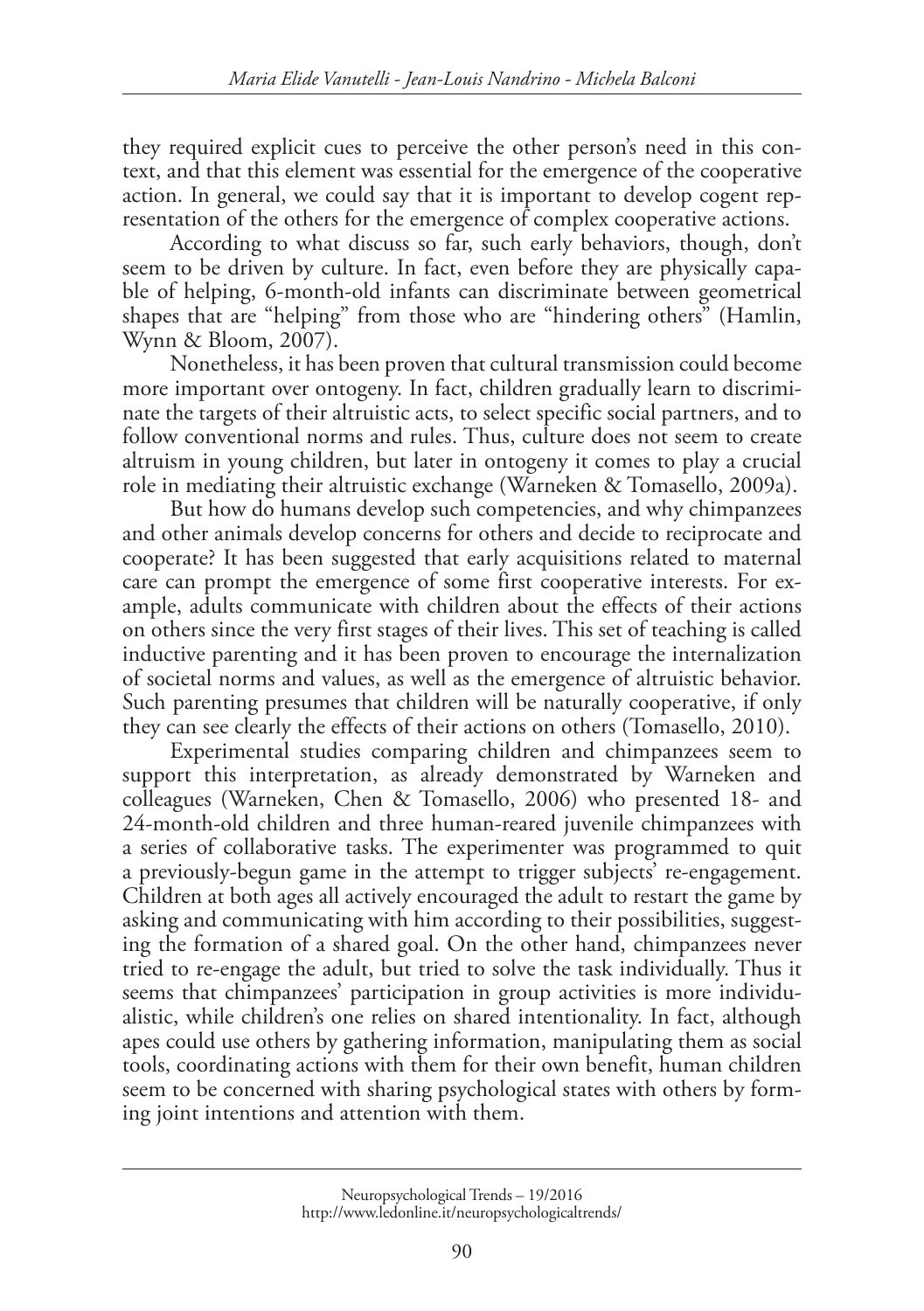To conclude, we hypothesize that the emergence of cooperative behaviors can occur in case of highly social species which show organized and shared living systems. Here cooperation seems like a need to solve complex situations and to guarantee the collective wellbeing. Then, we also think that the emergence of more complex cooperative actions can arise according to the development of empathic and cognitive capabilities that allow producing a representation of others' needs and intentions. This could be probable due to the acquisitions learnt from early parenting and it is visible also in some animal species. In this case it seems that the individual deduce a reward from the cooperative actions per se. In fact, in some cases, animals show a behavioral modulation according to their concern for other group members, even if more objective experimental evidence should be collected. Finally, as we can see in the case of humans, cooperative behavior can take the form of higherlevel processes also involving the desire and the active research for psychological and social sharing which is reinforced during the ontogenesis together with the acquisition of cultural-based norms. In the following section, some experimental evidence about the results of such processes on peripheral and brain activities will be furnished in the frame of the latest frontiers in social neuroscience.

### 4. Sharing a social world: brain coupling and hyperscanning

As already pointed out by Hasson and colleagues (Hasson, Ghazanfar, Galantucci, Garrod & Keysers, 2012) many actions that are produced jointly, such as those illustrated in the first section like mating, group cooperation and predator avoidance, depend on an accurate production and evaluation of meaningful social cues. Human and animal research have suggested that the psychophysiological linkages between two conspecifics are an inherent element of social bonding and attachment (Gottman, Swanson & Swanson, 2002; Coan, Schaefer & Davidson, 2006; Feldman, 2007; McAssey, Helm, Hsieh, Sbarra & Ferrer, 2013). As a result, the occurrence and development of these behaviors can be strongly influenced by interactions with other group members. The study of dyadic interactions in humans, in fact, showed that emotional exchanges between the two members of a couple can be highly interdependent (Thompson & Bolger, 1999; Ferrer & Nesselroade, 2003; Song & Ferrer, 2009). Importantly, it has been also suggested that the development of such mechanisms could be adaptive for humans' social lives since it appears to promote successful exchange and determine continuous social

Neuropsychological Trends – 19/2016 [http://www.ledonline.it/neuropsychologicaltrends/](http://www.ledonline.it/NeuropsychologicalTrends/19-2016.html)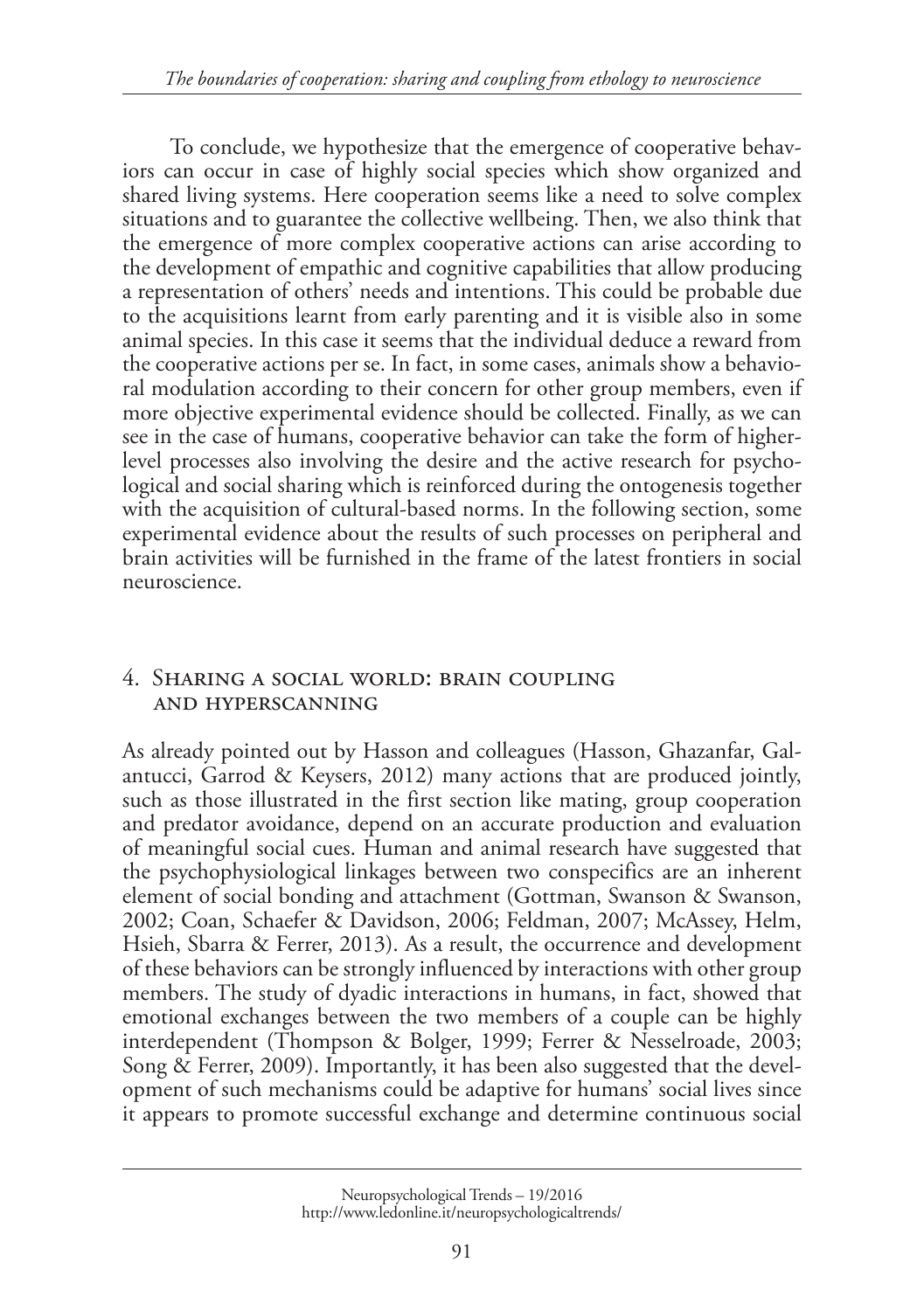interactions. For example, it has been shown that the adoption of the other's emotional state can promote relationship longevity (Hatfield, Cacioppo & Rapson, 1994). Also, the level of emotional coherence within the pair is related to the length of the relationship between partners (Anderson, Keltner & John, 2003).

Similar synchronizations patterns are visible also through the posture (Shockley, Santana & Fowler, 2003) and some physiological indices such the respiration (McFarland, 2000; Giuliano, Skowron & Berkman, 2015) or the cardiac rhythms (Konvalinka et al., 2011; Ruth Feldman, Magori-Cohen, Galili, Singer & Louzoun, 2011; Smith et al., 2011) of the two individuals. For example, Smith and colleagues (Smith et al., 2011) asked 114 young couples to complete measures of marital quality together with a marital task, preceded and followed by resting baseline recording of High-Frequency Heart Rate Variability (HF-HRV). Then, they were required to discuss about a current marital disagreement. Results showed that resting HF-HRV was correlated with marital quality, suggesting that the capacity for self-regulation is associated with adaptive functioning in close relationships.

Moreover, Feldman and colleagues (Feldman et al., 2011) submitted dyads of mothers and their 3-month old infants to a face-to-face interactions during cardiac recording, together with analyses of behavioral signs like gaze, affect, and vocal synchrony. Results showed that mother and infant coordinated heart rhythms during episodes of affect and vocal synchrony. This is very important in that it demonstrates the modulation of physiological processes through the coordination of visuo-affective social signals. It is important to underline that through this parental exchange the child learns how to interpret others' states according to the stability of such recurrent patterns. Also, it has been shown that the quality of such interactions can strongly predict later developmental functioning (Sroufe, 1979).

Similar peripheral modulations have been also found in some mammals dyads, in which mothers adapt their physiological systems to those of the infant (Giuliano et al., 2015). Moreover, Hofer (1995) demonstrated that the maternal physical presence integrates a set of bio-behavioral provisions among which the heart rhythm. Such mechanisms are able to influence the physiological organization in young individuals (Dettling, Schnell, Maier, Feldon & Pryce, 2007). For example, even if in female rats multiple biochemical and hormonal factors are involved in the establishment of maternal cares, the dyadic bond can be later maintained in the absence of hormonal environment (Rosenblatt, 1992). This means that further mechanisms are involved in the establishment of meaningful synchronization patterns, such as behavioral regulation. Also, during these early interactions, the production of oxytocin produces a facilitating effect on the activation of the reward

Neuropsychological Trends – 19/2016 [http://www.ledonline.it/neuropsychologicaltrends/](http://www.ledonline.it/NeuropsychologicalTrends/19-2016.html)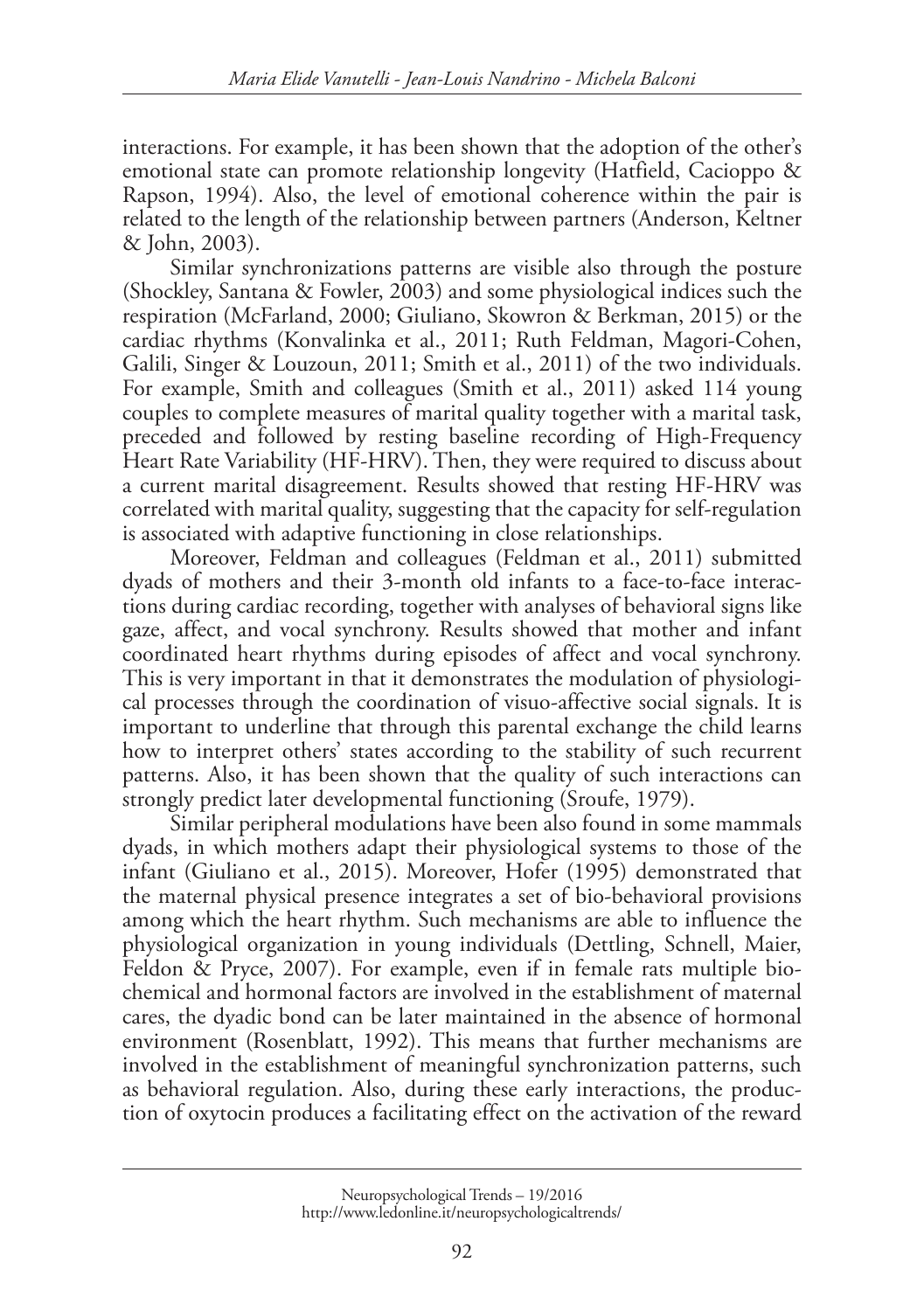system that is thus reinforced during dyadic interactions and may even replace other forms of reward (Ferris et al., 2005).

Recent scientific evidence in humans suggested that the coordination of actions between two interacting persons activate specific mechanisms that transfer not only to behavioral or peripheral synchronization, but also to brain activity in the form of brain-to-brain coupling. To provide an example, perceiving the actions, feelings or emotions of another person typically triggers corresponding cortical representations in the perceiver (Hasson et al., 2012), and such process has been termed as vicarious activation (Keysers & Gazzola, 2009). Interestingly, if the two (or more) actors possess similar brains and bodies, vicarious activations in the perceiver will get closer and closer to that of the agent, thus leading to coupled neural responses (Keysers, 2011). In fact, when we interact with another person, the emerging phenomenon can't be solved simply as the sum of the two experiences. Our brains and bodies cannot be considered per se, but they are immersed in a common environment in which we reciprocally adapt our actions (Konvalinka, Vuusta, Roepstorffa & Frith, 2010).

The study of brain coupling and synchronization has been recently taken on by a new neuroscientific paradigm called "hyperscanning" that emerged in contrast to previous research approach based on a more individualistic dimension within social experience. This technique, in fact, allows the simultaneous registration of the cortical activity from two or more participants interacting together (Montague, 2002). The applications could imply different devices, such as dual functional Magnetic Resonance Imaging (fMRI), electroencephalographs (EEG), or Near-Infrared Spectroscopy (NIRS) indices, as well as different tasks, from economic games assessing social decision-making (King-Casas et al., 2005; Astolfi et al., 2011); communication and transfer of information across brains (Stephens, Silbert & Hasson, 2010; Jiang et al., 2012); synchrony during music playing (Lindenberger, Li, Gruber & Müller, 2009; Babiloni et al., 2011; 2012; Sänger, Müller & Lindenberger, 2012); motor synchronization (Tognoli, Lagarde, DeGuzman & Kelso, 2007; Funane et al., 2011; Holper, Scholkmann & Wolf, 2012; Naeem, Prasad, Watson & Kelso, 2012; Yun, Watanabe & Shimojo, 2012; Cui, Bryant & Reiss, 2013; Konvalinka et al., 2014); executive functions and problem-solving (Decety, Jackson, Sommerville, Chaminade & Meltzoff, 2004; Dommer, Jäger, Scholkmann, Wolf & Holper, 2012; Liu, Saito & Oi, 2015), but also shared attention (Saito et al., 2010). The principle lies in the fact that, during joint actions involving motor, perceptual or cognitive abilities, people become implicitly coupled (Knoblich, Butterfill & Sebanz, 2011).

Such studies have revealed typical patterns of inter-brain synchronization with correlated cortical responses, and this is very important in that sim-

Neuropsychological Trends – 19/2016 [http://www.ledonline.it/neuropsychologicaltrends/](http://www.ledonline.it/NeuropsychologicalTrends/19-2016.html)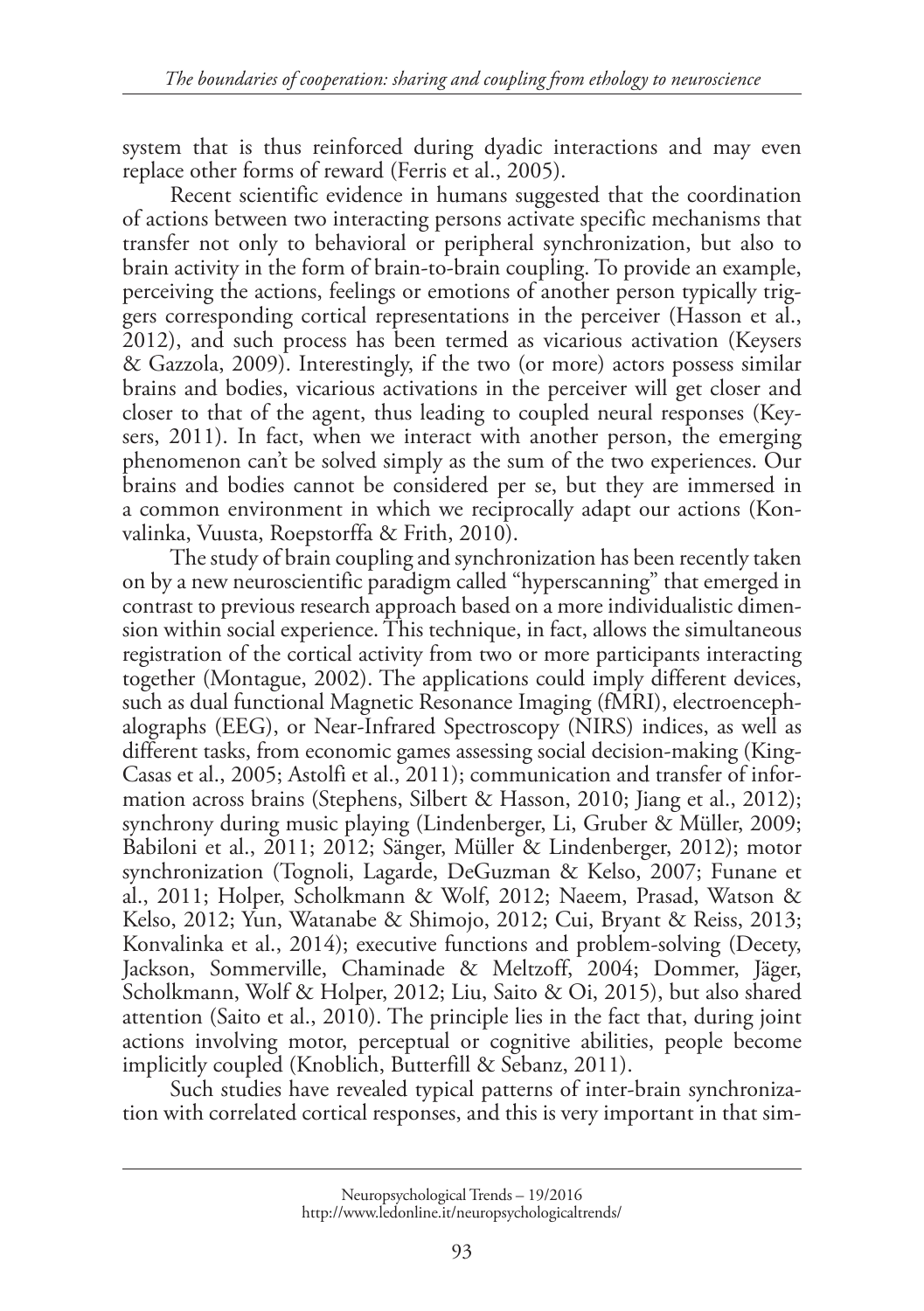ilar results cannot be detected by considering single brain activities (Babiloni & Astolfi, 2012; Chatel-Goldman, Schwartz, Jutten & Congedo, 2013). Starting from few pionieristic experiments, an increased number of researchers have adopted this perspective and founded the bases for new ecologicallyvalid investigations, thus emphasizing the importance of a "second-person" or a "two-person neuroscience" (Hari & Kujala, 2009).

Studies involving imaging techniques such as fMRI permitted to localize the brain areas that are recruited during cooperative joint actions. Saito and colleagues (Saito et al., 2010), for example, conducted an experiment in which two subjects were engaged in a joint attention task inside MRI scanners combined with an infrared eye-tracking system. Infrared cameras captured video images of each participant's eyes and eyebrows, which were transferred to the other's participant in real-time. The task consisted in looking at targets cued either by the eye movement of the partner or by the change in color of the target. Results showed the intervention of the right Inferior Frontal Gyrus (IFG) during the sharing of intentional exchange. The authors interpreted this cortical activation in relation to the detection of the communicative motivation from eye movements (Frith & Frith, 2006), with the intent to make possible collaborative activities with shared goals. In fact, according to previous evidence, the neural synchronization of the right IFG might represent the self-other equivalence in intention in action (Meltzoff, 2007). This is of particular interest if we consider what already discussed in the second section.

Nonetheless, studies involving EEG hyperscanning have the advantage of a higher temporal resolution that could be used to capture real-time interactions. Previous research showed inter-brain phase synchronies across a wide range of frequencies, including delta, theta, alpha, beta, and gamma, which correspond to a wide range of processes related to perception, cognition, emotion, and action. An interesting study conducted by Lindenberger and colleagues (Lindenberger et al., 2009) found phase synchronized theta and delta oscillations in pairs of guitarists playing a short melody together. The authors hypothesized that, since the reported rhythms were all in lower frequency range, the similarities in sensorimotor feedback could contribute to the inter-brain synchronization.

Even if there is not available evidence about brain synchronizations in animals, we could hypothesize that brain coupling could be to some extent present in those species that have acquired the abilities of turn-taking from maternal cares, and that show the capacity to understand others' states. As the work of Saito and colleagues highlighted (Saito et al., 2010) the frontal areas seem to be involved in complex tasks that require mutual understanding and shared information. Some evidence suggested that a highly devel-

Neuropsychological Trends – 19/2016 [http://www.ledonline.it/neuropsychologicaltrends/](http://www.ledonline.it/NeuropsychologicalTrends/19-2016.html)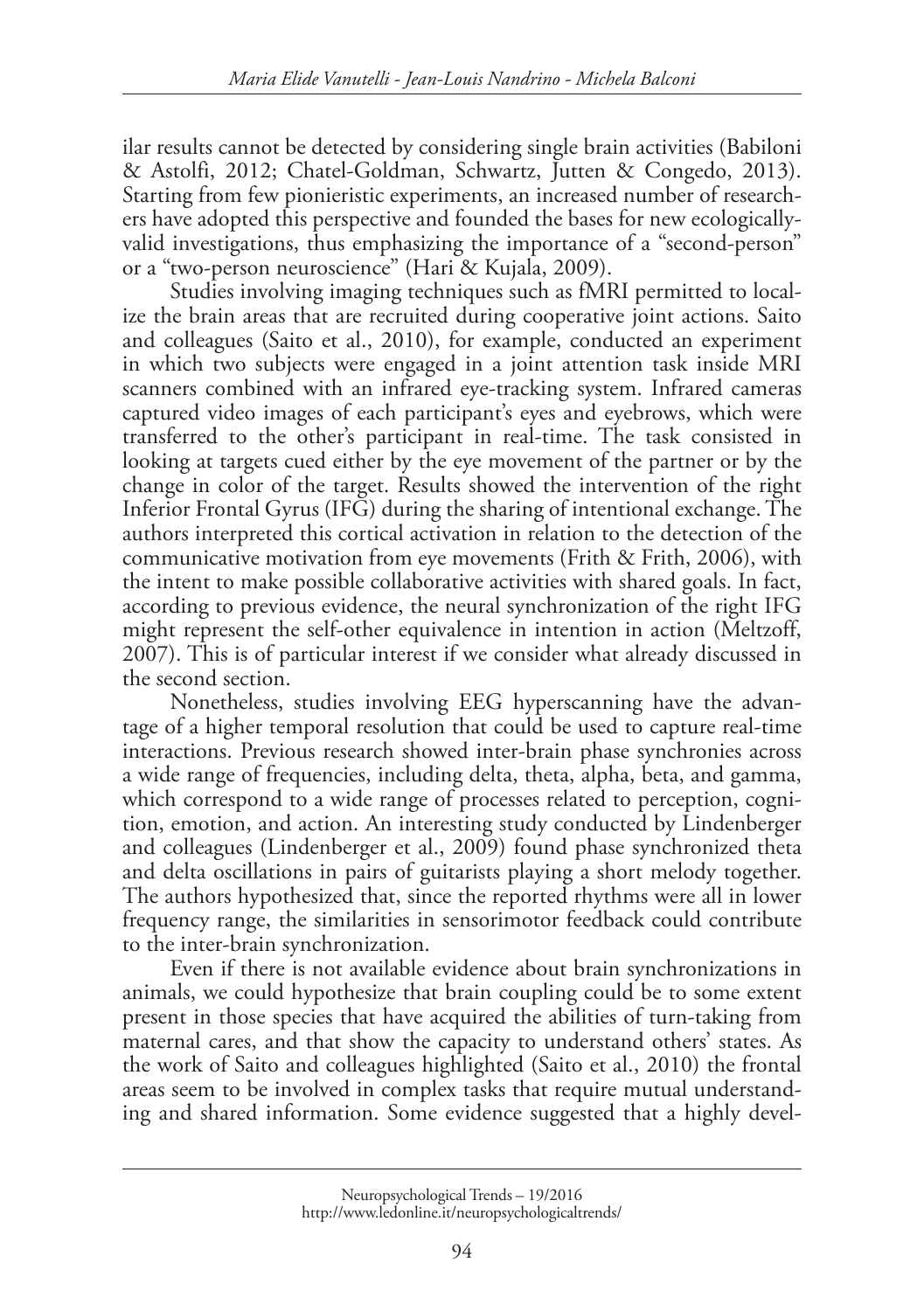oped neocortex is mandatory for catching social signals, according to the social brain hypothesis (Dunbar, 1998). However, growing evidence is suggesting the presence of high-level cognitive and emotional abilities also in other mammals and birds, despite the absence of large neocortices. In the case of animals, thus, different and probably more primitive networks and processes would be engaged during mirroring and mutual synchronization.

# 5. Discussion and conclusions

The present paper aimed at furnishing some hints on available objective knowledge about the emergence of cooperative behaviors in humans and non-human animals. At first, a wider definition of cooperation was suggested, from the idea of a collaborative action between two or more individuals for common behavioral effects, to a wider concept involving helping, sharing, and acting prosocially. Secondly, the construct was proposed as a continuum from more basic genetically-driven social organization, to higher and more complex actions driven by empathic concern. In fact the starting point here is that the presence of sharing behaviors can be found more easily in those species that show the tendency to bond each other. In this case it is possible to observe group organization concerning food, usage of common resources, territorial defense and protection, parental care, and control of social interactions. Nonetheless, the presence of more complex forms of cooperation have been described, besides humans, in some mammal species like mice or higher apes. In this case, helping and cooperative actions are based on the understanding of others' needs and feelings, and in some cases they seem to be driven by empathic concern. Thus, we could hypothesize that the satisfaction of such needs and feelings could become a social reward per se. Nonetheless, it is evident that in the case of humans such behaviors reach their maximum expression. In fact humans are not only a social species, not only concerned for others' wellbeing, but seem also actively in search for psychological sharing. In parallel, humans have also built a series of shared social norms that are culturally transferred and that can lead to morally-based cooperative actions and, possibly, to the construction of group-identity dynamics (for the relation between group identity and cooperation see for example Kramer & Brewer, 1984; Dawes, 1988; Bornstein & Meyrav, 1994; Brewer, 1996). This last important point should be better explored in future research in consideration of both humans and non-human animals, to study the relation between biological, social, emotional, and cultural variables. Thirdly, some different manifestations of cooperation which involve specific competen-

Neuropsychological Trends – 19/2016 [http://www.ledonline.it/neuropsychologicaltrends/](http://www.ledonline.it/NeuropsychologicalTrends/19-2016.html)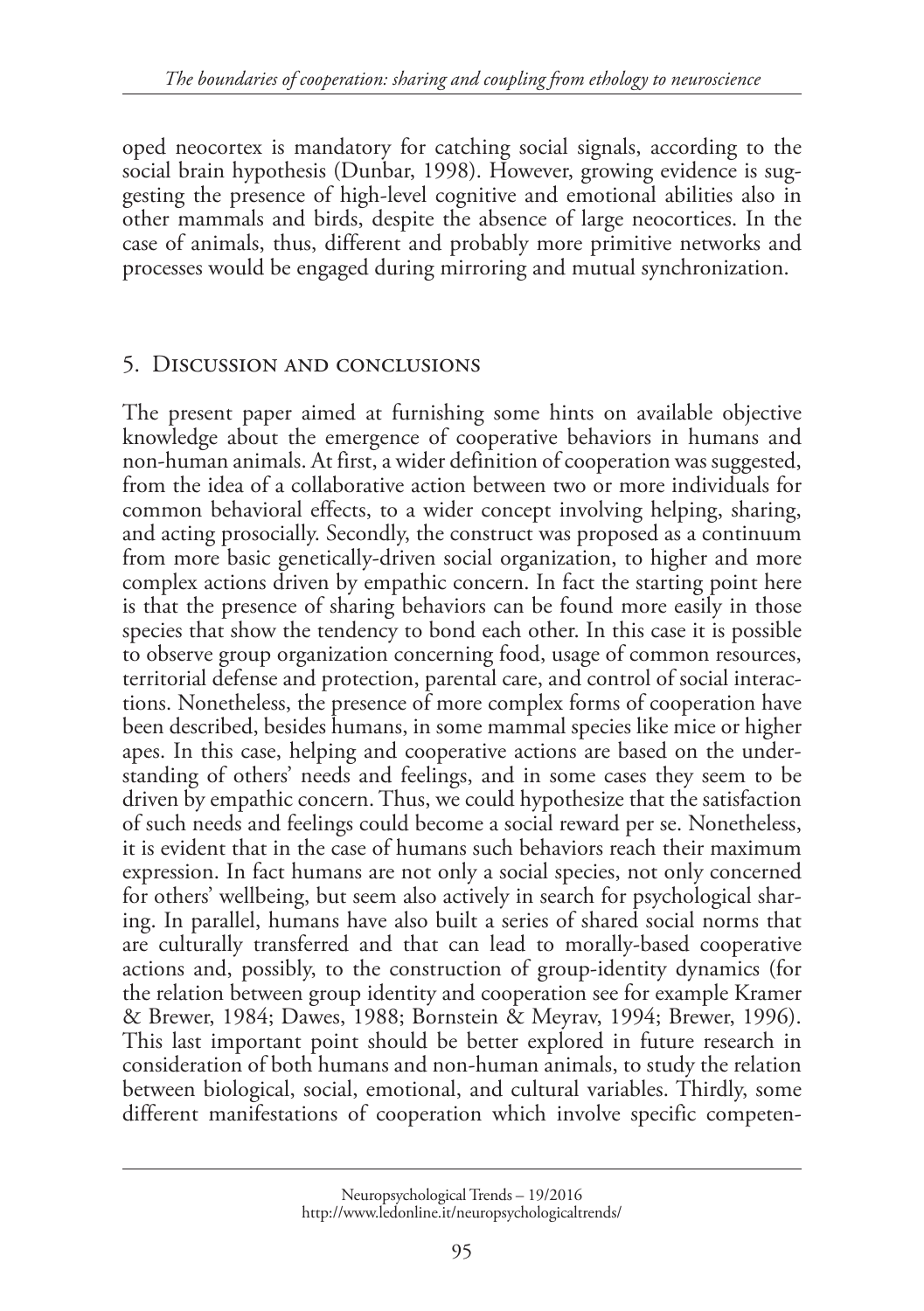cies have been distinguished. It would be significant for future research to deeply analyze this issue and compare human and animal behaviors in different circumstances involving specific cognitive and affective scenarios (see for example Warneken & Tomasello, 2009b, for an exhaustive review about the distinction between sharing, helping, and informing in children and higher apes). In parallel, the same mechanisms should be also clarified within human competencies at an individual level of analysis, in consideration of subjective motivations and skills. Finally, the presence of synchronization mechanisms in bodily and cortical responsiveness has been provided. Within peripheral modulation, similarities emerged between dyadic synchronization related to maternal cares in both humans and some other mammals. For what concerns brain coupling, particular attention was given to hyperscanning, a new paradigm in social neuroscience that allows the simultaneous registration of the cortical activity from two or more participants interacting together. This tool emerged as useful and promising in the identification of functional similarities between brains in interaction. Since we don't have any evidence about such processes in animals, future research should better explore the presence of cognitive and affective mechanisms subserving such complex processes in humans and animals, within a comparative perspective. To conclude, the study of cooperative actions could also be useful in the direction of emotional rehabilitation programs involving synchronization and brain coupling in those people or patients that lack some empathic and resonance competencies.

# **REFERENCES**

- Anderson, C., Keltner, D., & John, O.P. (2003). Emotional convergence between people over time. *Journal of Personality and Social Psychology*, 84 (5), 1054- 1068. http://doi.org/10.1037/0022-3514.84.5.1054.
- Astolfi, L.A., Toppi, J., De Vico Fallani, F., Vecchiato, G., Cincotti, F., Wilke, C.T., & Babiloni, F. (2011). Imaging the social brain by simultaneous hyperscanning during subject interaction. *IEEE Intelligent Systems*, 26 (5), 38-45. http://doi. org/10.1109/MIS.2011.61.
- Axelrod, R., & Hamilton, W.D. (1981). The evolution of cooperation. *Science*, 211 (4489), 1390-1396. http://doi.org/10.1126/science.7466396.
- Babiloni, C., Buffo, P., Vecchio, F., Marzano, N., Del Percio, C., Spada, D., & Perani, D. (2012). Brains "in concert": frontal oscillatory alpha rhythms and empathy in professional musicians. *NeuroImage*, 60 (1), 105-116. http://doi. org/10.1016/j.neuroimage.2011.12.008.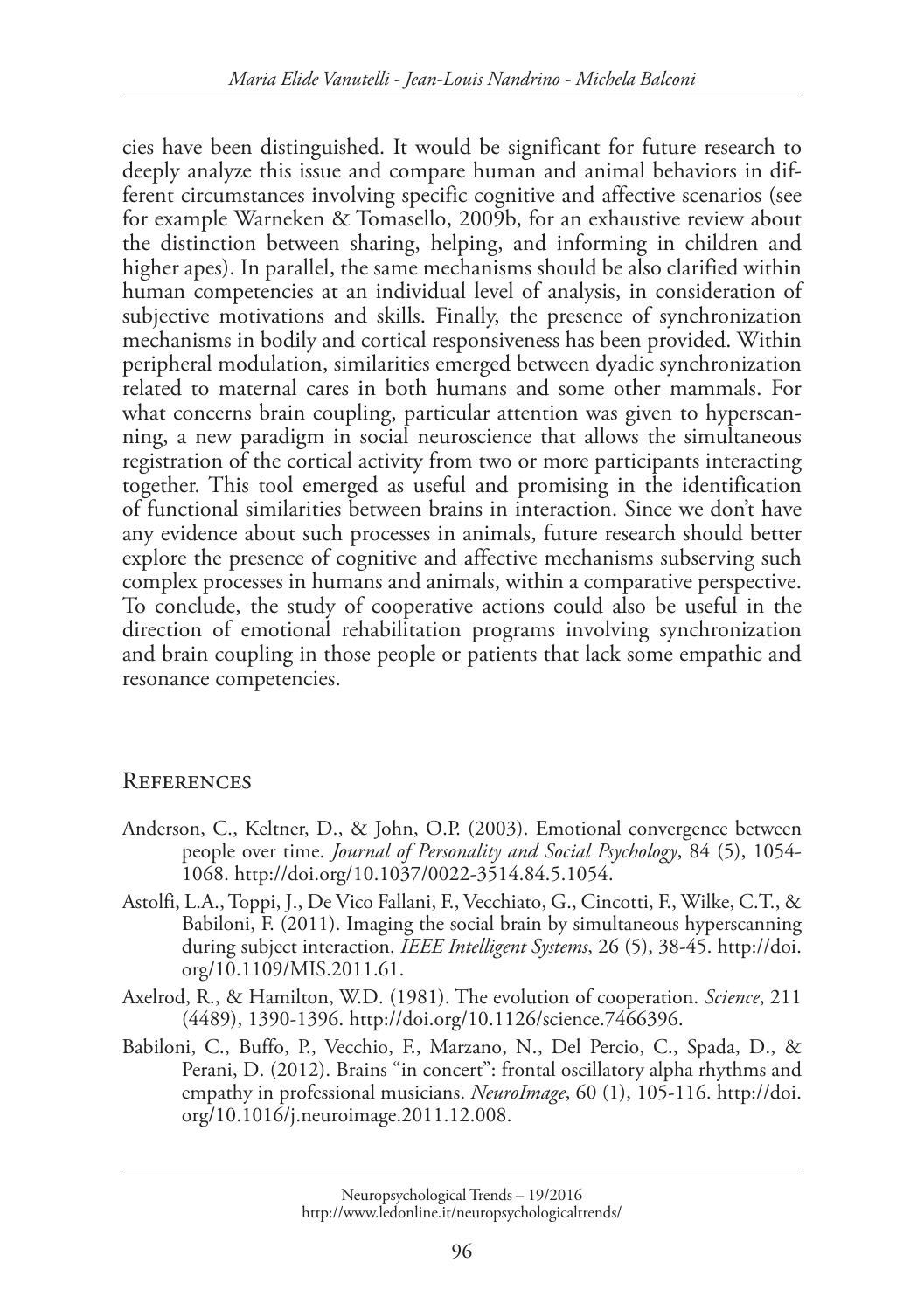- Babiloni, C., Vecchio, F., Infarinato, F., Buffo, P., Marzano, N., Spada, D., & Perani, D. (2011). Simultaneous recording of electroencephalographic data in musicians playing in ensemble. *Cortex*, 47 (9), 1082-1090. http://doi. org/10.1016/j.cortex.2011.05.006.
- Babiloni, F., & Astolfi, L. (2012). Social neuroscience and hyperscanning techniques: past, present and future. *Neuroscience and Biobehavioral Reviews*, 44, 76-93. http://doi.org/10.1016/j. neubiorev.2012.07.006.
- Balconi, M., & Bortolotti, A. (2012). Detection of the facial expression of emotion and self-report measures in empathic situations are influenced by sensorimotor circuit inhibition by low-frequency rTMS. *Brain Stimulation*, 5, 330- 336. 10.1007/s11031.
- Balconi, M., Falbo, L., & Conte, V.A. (2012). BIS and BAS correlates with psychophysiological and cortical response systems during aversive and appetitive emotional stimuli processing. *Motivation and Emotion* 36, 218-231. 10.1007/s11031.
- Bartal, I.B.-A., Decety, J., & Mason, P. (2011). Empathy and pro-social behavior in rats. *Science*, 334 (6061), 1427-1431. http://doi.org/10.1126/science.1210789.
- Bateson, P. (2000). The biological evolution of cooperation and trust. In: Gambetta, D. (ed.), *Trust: making and breaking cooperative relations, electronic edition*. University of Oxford, Department of Sociology, chap. 2, pp. 14-30. Retrieved from http://www.sociology.ox.ac.uk/papers/bateson14-30.pdf.
- Bornstein, G., & Meyrav, B.-Y. (1994). Cooperation in intergroup and single-group social dilemmas. *Journal of Experimental Social Psychology*, 30 (1), 52-67. http://doi.org/10.1006/jesp.1994.1003.
- Brewer, M.B. (1996). When contact is not enough: social identity and intergroup cooperation. *International Journal of Intercultural Relations*, 20 (3-4), 291- 303. http://doi.org/10.1016/0147-1767(96)00020-X.
- Brockhurst, M.A., Buckling, A., Racey, D., & Gardner, A. (2008). Resource supply and the evolution of public-goods cooperation in bacteria. *BMC Biology*, 6, 20. http://doi.org/10.1186/ 1741-7007-6-20.
- Brosnan, S.F., Grady, M.F., Lambeth, S.P., Schapiro, S.J., & Beran, M.J. (2008). Chimpanzee Autarky. *PLoS One*, 3 (1), e1518. http://doi.org/10.1371/journal. pone.0001518.
- Brown, S.P. (2001). Collective action in an RNA virus. *Journal of Evolutionary Biology*, 14 (5), 821-828. http://doi.org/10.1046/j.1420-9101.2001.00317.x.
- Brownell, C.A., Svetlova, M., & Nichols, S. (2009). To share or not to share: when do toddlers respond to another's needs? *Infancy*, 14 (1), 1-14. http://doi. org/10.1080/15250000802569868.
- Bshary, R., & Grutter, A.S. (2006). Image scoring and cooperation in a cleaner fish mutualism. *Nature*, 441 (7096), 975-978. http://doi.org/10.1038/nature04755.
- Camerer, C.F., & Fehr, E. (2006). When does "economic man" dominate social behaviour? *Science*, 311 (5757), 47-52. http://doi.org/10.1126/science.1110600.

Neuropsychological Trends – 19/2016 [http://www.ledonline.it/neuropsychologicaltrends/](http://www.ledonline.it/NeuropsychologicalTrends/19-2016.html)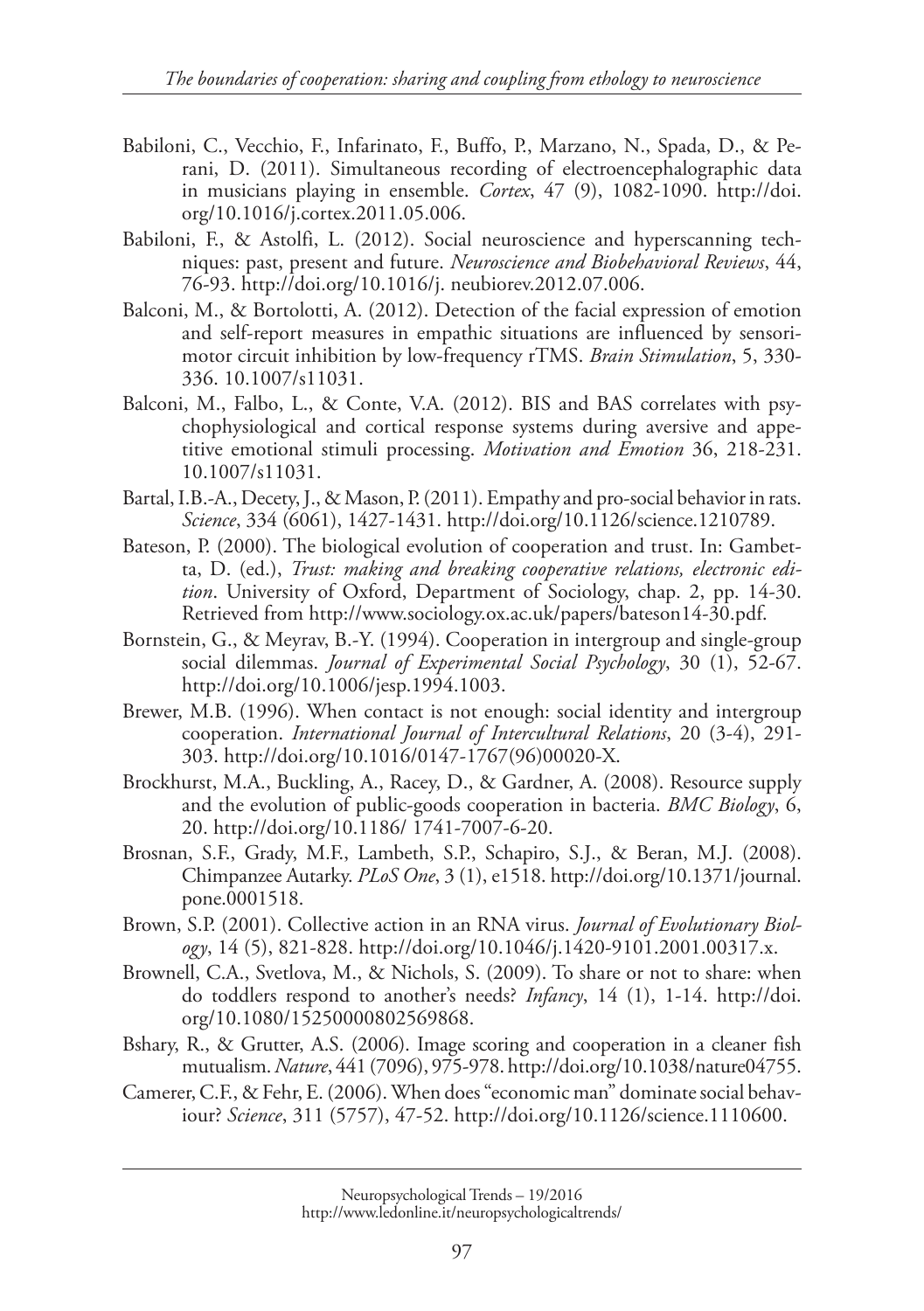- Chatel-Goldman, J., Schwartz, J.-L., Jutten, C., & Congedo, M. (2013). Non-local mind from the perspective of social cognition. *Frontiers in Human Neuroscience*, 7, 107. http://doi.org/10.3389/fnhum.2013.00107.
- Church, R.M. (1959). Emotional reactions of rats to the pain of others. *Journal of Comparative and Physiological Psychology*, 52 (2), 132-134. http://doi. org/10.1037/h0043531.
- Clutton-Brock, T. (2009). Cooperation between non-kin in animal societies. *Nature*, 462 (7269), 51-57. http://doi.org/10.1038/nature08366.
- Coan, J.A., Schaefer, H.S., & Davidson, R.J. (2006). Lending a hand: social regulation of the neural response to threat. *Psychological Science*, 17 (12), 1032-1039. http://doi.org/10.1111/j.1467-9280.2006.01832.x.
- Crook, J.H. (1970). Sources of cooperation in animals and man. *Social Science Information*, 9 (1), 27-48.
- Cui, X., Bryant, D.M., & Reiss, A.L. (2013). NIRS-based hyperscanning reveals increased interpersonal coherence in superior frontal cortex during cooperation. *NeuroImage*, 59 (3), 2430-2437. http://doi.org/10.1016/j.neuroimage.2011.09.003.
- Darwin, C. (1859-1958). *The origin of species*, chap. VIII. New York: The Modern Library.
- Dawes, R.M. (1988). Not me or thee but we: the importance of group identity in eliciting cooperation in dilemma situations: experimental manipulations. *Acta Psychologica*, 68 (1-3), 83-97. http://doi.org/10.1016/0001- 6918(88)90047-9.
- Decety, J., Jackson, P.L., Sommerville, J.A., Chaminade, T., & Meltzoff, A.N. (2004). The neural bases of cooperation and competition: an fMRI investigation. *NeuroImage*, 23 (2), 744-751. http://doi.org/10.1016/j.neuroimage.2004.05.025.
- Dettling, A.C., Schnell, C.R., Maier, C., Feldon, J., & Pryce, C.R. (2007). Behavioral and physiological effects of an infant-neglect manipulation in a bi-parental, twinning primate: impact is dependent on familial factors. *Psychoneuroendocrinology*, 32 (4), 331-349. http://doi.org/10.1016/j.psyneuen.2007.01.005.
- Dommer, L., Jäger, N., Scholkmann, F., Wolf, M., & Holper, L. (2012). Betweenbrain coherence during joint n-back task performance: a two-person functional near-infrared spectroscopy study. *Behavioural Brain Research*, 234 (2), 212-222. http://doi.org/10.1016/j.bbr.2012.06.024.
- Dunbar, R.I.M. (1998). The social brain hypothesis. *Evolutionary Anthropology*, 6 (5), 178-190. http://doi.org/10.1080/03014460902960289.
- Fehr, E., Bernhard, H., & Rockenbach, B. (2008). Egalitarianism in young children. *Nature*, 454, 1079-1084. http://doi.org/10.1038/nature07155.
- Fehr, E., & Fischbacher, U. (2003). The nature of human altruism. *Nature*, 425 (6960), 785-791. http://doi.org/10.1038/nature02043.
- Fehr, E., & Gächter, U. (2002). Altruistic punishment in humans. *Nature*, 415, 137-140. http://doi.org/10.1038/415137a.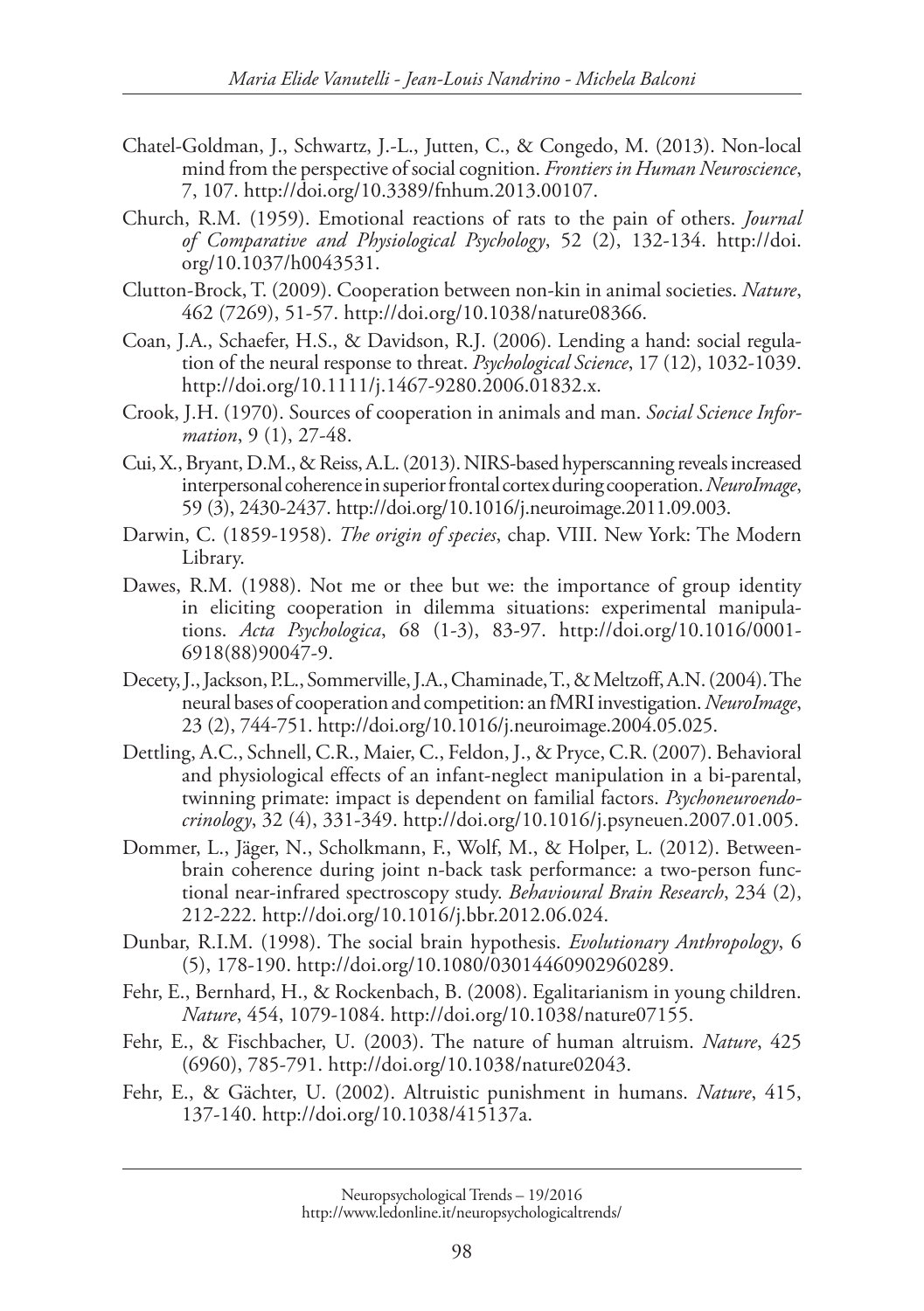- Fehr, E., & Rockenbach, B. (2004). Human altruism: economic, neural, and evolutionary perspectives. *Current Opinion in Neurobiology*, 14 (6), 784-790. http://doi.org/10.1016/j.conb.2004.10.007.
- Feldman, R. (2007). Parent-infant synchrony: biological foundations and developmental outcomes. *Current Directions in Psychological Science*, 16 (6), 340-345. http://doi.org/10.1111/j.1467-8721.2007.00532.x.
- Feldman, R., Magori-Cohen, R., Galili, G., Singer, M., & Louzoun, Y. (2011). Mother and infant coordinate heart rhythms through episodes of interaction synchrony. *Infant Behavior and Development*, 34 (4), 569-577. http://doi. org/10.1016/j.infbeh.2011.06.008.
- Ferrer, E., & Nesselroade, J.R. (2003). Modeling affective processes in dyadic relations via dynamic factor analysis. *Emotion*, 3 (4), 344-360. http://doi. org/10.1037/1528-3542.3.4.344.
- Ferris, C.F., Kulkarni, P., Sullivan, J.M., Harder, J.A., Messenger, T.L., & Febo, M. (2005). Pup suckling is more rewarding than cocaine: evidence from functional Magnetic Resonance Imaging and three-dimensional computational analysis. *Journal of Neuroscience*, 25 (1), 149-156. http://doi.org/10.1523/ JNEUROSCI.3156-04.2005.
- Frith, C.D., & Frith, U. (2006). The neural basis of mentalizing. *Neuron*, 50, 531- 534. http://doi.org/10.1016/j.neuron.2006.05.001.
- Funane, T., Kiguchi, M., Atsumori, H., Sato, H., Kubota, K., & Koizumi, H. (2011). Synchronous activity of two people's prefrontal cortices during a cooperative task measured by simultaneous near-infrared spectroscopy. *Journal of Biomedical Optics*, 16 (7), 077011. http://doi.org/10.1117/1.3602853.
- Giuliano, R.J., Skowron, E.A., & Berkman, E.T. (2015). Growth models of dyadic synchrony and mother-child vagal tone in the context of parenting at-risk. *Biological Psychology*, 105, 29-36. http://doi.org/10.1016/j.biopsycho.2014.12.009.
- Gottman, J., Swanson, C., & Swanson, K. (2002). A general systems theory of marriage: nonlinear difference equation modeling of marital interaction. *Personality and Social Psychology Review*, 6 (4), 326-340. http://doi.org/10.1207/ S15327957PSPR0604\_07.
- Hamlin, J.K., Wynn, K., & Bloom, P. (2007). Social evaluation by preverbal infants. *Nature*, 450, 557-560. http://doi.org/10.1038/nature06288.
- Hare, B., Melis, A.P., Woods, V., Hastings, S., & Wrangham, R. (2007). Tolerance allows bonobos to outperform chimpanzees in a cooperative task. *Current Biology*, 17 (7), 619-623. http://doi.org/10.1016/j.cub.2007.02.040.
- Hari, R., & Kujala, M.V. (2009). Brain basis of human social interaction: from concepts to brain imaging. *Physiological Reviews*, 89 (2), 453-479. http://doi. org/10.1152/physrev.00041.2007.
- Hasson, U., Ghazanfar, A.A., Galantucci, B., Garrod, S., & Keysers, C. (2012). Brain-to-brain coupling: a mechanism for creating and sharing a social world.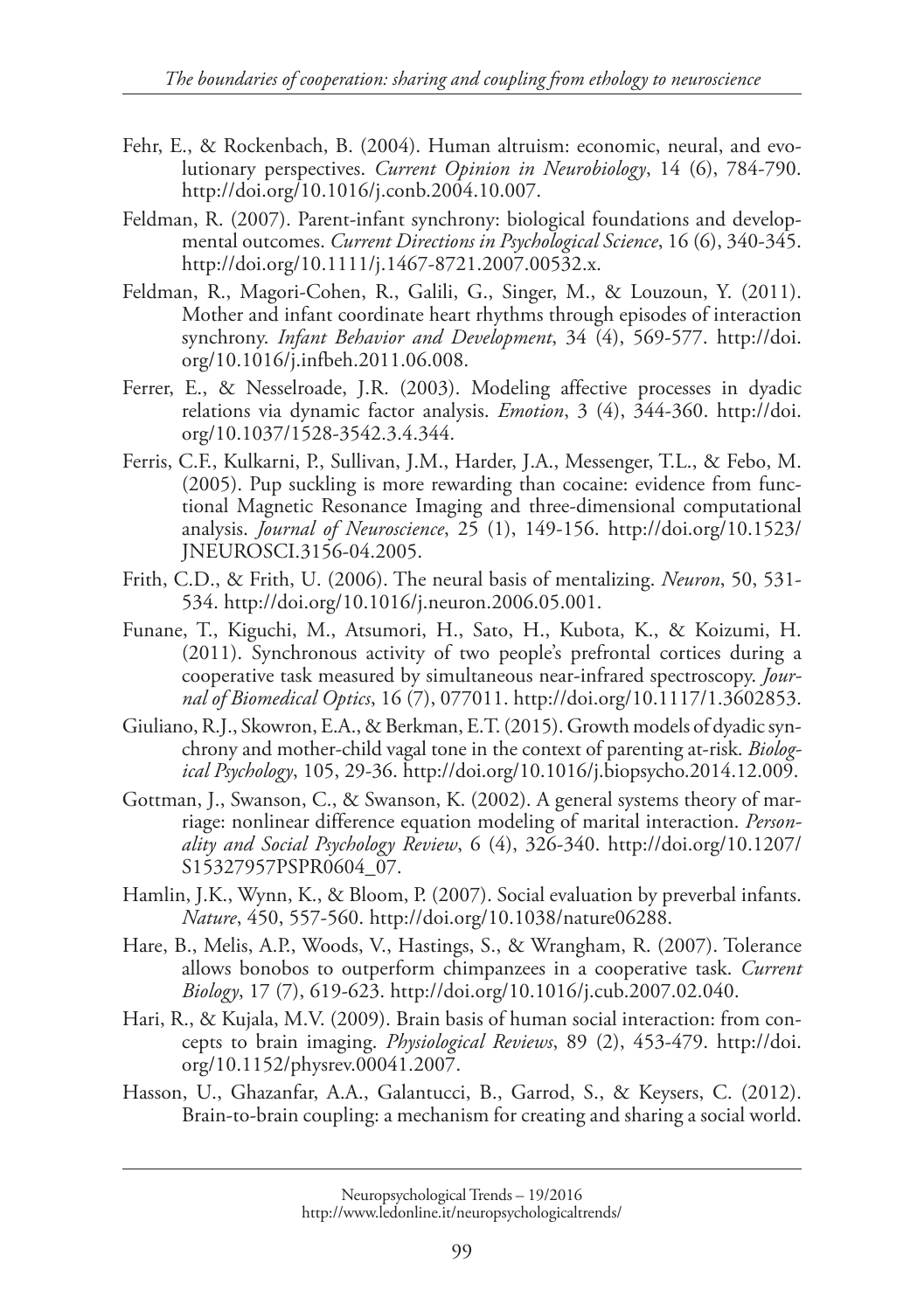*Trends in Cognitive Sciences*, 16 (2), 114-121. http://doi.org/10.1016/j.tics. 2011.12.007.

- Hatfield, E., Cacioppo, J.T., & Rapson, R.L. (1994). *Emotional contagion: Cambridge studies in emotion and social interaction.* Cambridge: Cambridge University Press.
- Hauser, M.D., Chen, K., Frances, C., & Chuang, E. (2003). Give unto others: genetically unrelated cotton-tamarin monkeys preferentially give food to those who altruistically give food back. *Proceedings of the Royal Society B: Biological Sciences*, 270 (1531), 2363-2370. http://doi.org/10.1098/rspb.2003.2509.
- Hofer, M.A. (1995). Hidden regulators: implications for a new understanding of attachment, separation, and loss. In: Golberg, S., Muir, R., & Kerr, J. (eds.), *Attachment theory: social, developmental, and clinical perspectives*. Hillsdale, NJ: Analytic Press, pp. 203-230.
- Holper, L., Scholkmann, F., & Wolf, M. (2012). Between-brain connectivity during imitation measured by fNIRS. *NeuroImage*, 63 (1), 212-222. http://doi. org/10.1016/j.neuroimage.2012.06.028.
- Jiang, J., Dai, B., Peng, D., Zhu, C., Liu, L., & Lu, C. (2012). Neural synchronization during face-to-face communication. *Journal of Neuroscience*, 32 (45), 16064-16069. http://doi.org/10.1523/JNEUROSCI.2926-12.2012.
- Keysers, C. (2011). *The empathic brain*. Createspace.
- Keysers, C., & Gazzola, V. (2009). Expanding the mirror: vicarious activity for actions, emotions, and sensations. *Current Opinion in Neurobiology*, 19 (6), 666-671. http://doi.org/10.1016/j.conb.2009.10.006.
- King-Casas, B., Tomlin, D., Anen, C., Camerer, C.F., Quartz, S.R., & Montague, P.R. (2005). Getting to know you: reputation and trust in a two-person economic exchange. *Science*, 308 (5718), 78-83. http://doi.org/10.1126/ science.1108062.
- Knoblich, G., Butterfill, S., & Sebanz, N. (2011). Psychological research on joint action: theory and data the psychology of learning and motivation. In: Ross, B. (ed.), *The psychology of learning and motivation*. Burlington: Academic Press, pp. 59-101.
- Konvalinka, I., Bauer, M., Stahlhut, C., Hansen, L.K., Roepstorff, A., & Frith, C.D. (2014). Frontal alpha oscillations distinguish leaders from followers: multivariate decoding of mutually interacting brains. *NeuroImage*, 94, 79-88. http://doi.org/10.1016/j.neuroimage.2014.03.003.
- Konvalinka, I., Vuusta, P., Roepstorffa, A., & Frith, C.D. (2010). Follow you, follow me: continuous mutual prediction and adaptation in joint tapping. *Quarterly Journal of Experimental Psychology*, 63 (11), 2220-2230. http://doi.org/10.1080/17470218.2010.497843.
- Konvalinka, I., Xygalatasa, D., Bulbuliac, J., Schjødta, U., Jegindøa, E.-M., Wallotd, S., & Roepstorffa, A. (2011). Synchronized arousal between perform-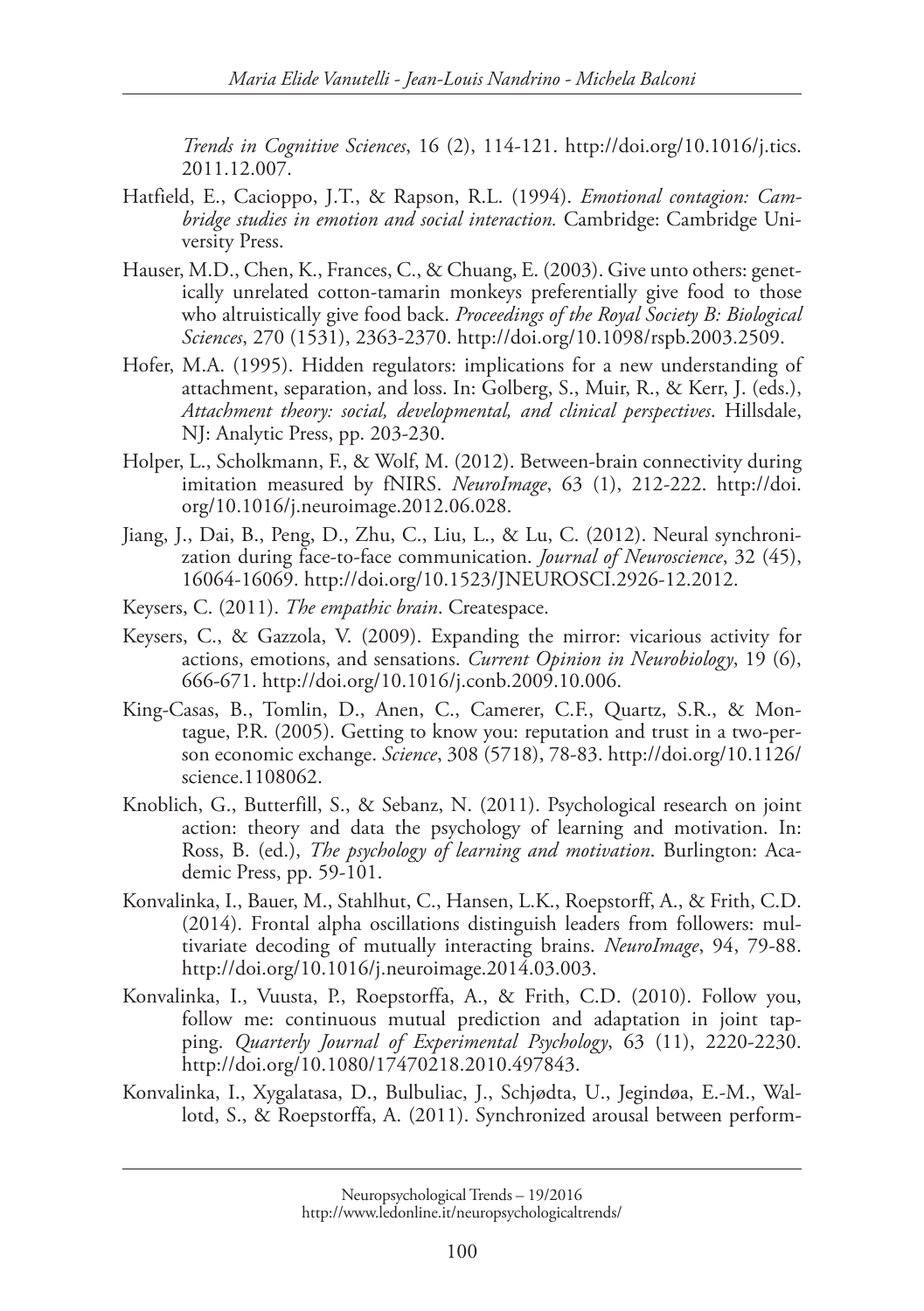ers and related spectators in a fire-walking ritual. *Proceedings of the National Academy of Sciences of the United States of America*, 108 (20), 8514-8519. http://doi.org/10.1073/pnas.1016955108.

- Kramer, R.M., & Brewer, M.B. (1984). Effects of group identity on resource use in a simulated commons dilemma. *Journal of Personality and Social Psychology*, 46 (5), 1044-1057. http://doi.org/10.1037/0022-3514.46.5.1044.
- Kuzdzal-Fick, J.J., Foster, K.R., Queller, D.C., & Strassmann, J.E. (2007). Exploiting new terrain: an advantage to sociality in the slime mold Dictyostelium discoideum. *Behavioral Ecology*, 18 (2), 433-437. http://doi.org/10.1093/ beheco/arl102.
- Langford, D.J., Crager, S.E., Shehzad, Z., Smith, S.B., Sotocinal, S.G., Levenstadt, J.S., & Mogil, J.S. (2006). Social modulation of pain as evidence for empathy in mice. *Science*, 312 (5782), 1967-1970. http://doi.org/10.1126/ science.1128322.
- Lindenberger, U., Li, S.-C., Gruber, W., & Müller, V. (2009). Brains swinging in concert: cortical phase synchronization while playing guitar. *BMC Neuroscience*, 10, 22. http://doi.org/10.1186/1471-2202-10-22.
- Liu, T., Saito, H., & Oi, M. (2015). Role of the right inferior frontal gyrus in turnbased cooperation and competition: a near-infrared spectroscopy study. *Brain and Cognition*, 99, 17-23. http://doi.org/10.1016/j.bandc.2015.07.001.
- McAssey, M.P., Helm, J., Hsieh, F., Sbarra, D.A., & Ferrer, E. (2013). Methodological advances for detecting physiological synchrony during dyadic interactions. *Methodology*, 9 (2), 41-53. http://doi.org/10.1027/1614-2241/a000053.
- McFarland, D.H. (2000). Respiratory markers of conversational interaction. *Journal of Speech, Language, and Hearing Research*, 44, 128-143. http://doi. org/10.1044/1092-4388(2001/012).
- Melis, A.P., Hare, B., & Tomasello, M. (2006a). Chimpanzees recruit the best collaborators. *Science*, 311 (5765), 1297-1300. http://doi.org/10.1126/science.1123007.
- Melis, A.P., Hare, B., & Tomasello, M. (2006b). Engineering cooperation in chimpanzees: tolerance constraints on cooperation. *Animal Behaviour*, 72 (2), 275-286. http://doi.org/10.1016/j.anbehav.2005.09.018.
- Melis, A.P., & Semmann, D. (2010). How is human cooperation different? *Philosophical Transactions of the Royal Society B: Biological Sciences*, 365 (1553), 2663-2674. http://doi.org/10.1098/rstb.2010.0157.
- Meltzoff, A.N. (2007). "Like me": a foundation for social cognition. *Developmental Science*, 10 (1), 126-134. http://doi.org/10.1111/j.1467-7687.2007.00574.x.
- Milinski, M., Semmann, D., & Krambeck, H.J. (2002). Reputation helps solve the "tragedy of the commons". *Nature*, 415, 424-426. http://doi.org/10.1038/415424a.
- Montague, P. (2002). Hyperscanning: simultaneous fMRI during linked social interactions. *NeuroImage*, 16 (4), 1159-1164. http://doi.org/10.1006/nimg.2002.1150.

Neuropsychological Trends – 19/2016 [http://www.ledonline.it/neuropsychologicaltrends/](http://www.ledonline.it/NeuropsychologicalTrends/19-2016.html)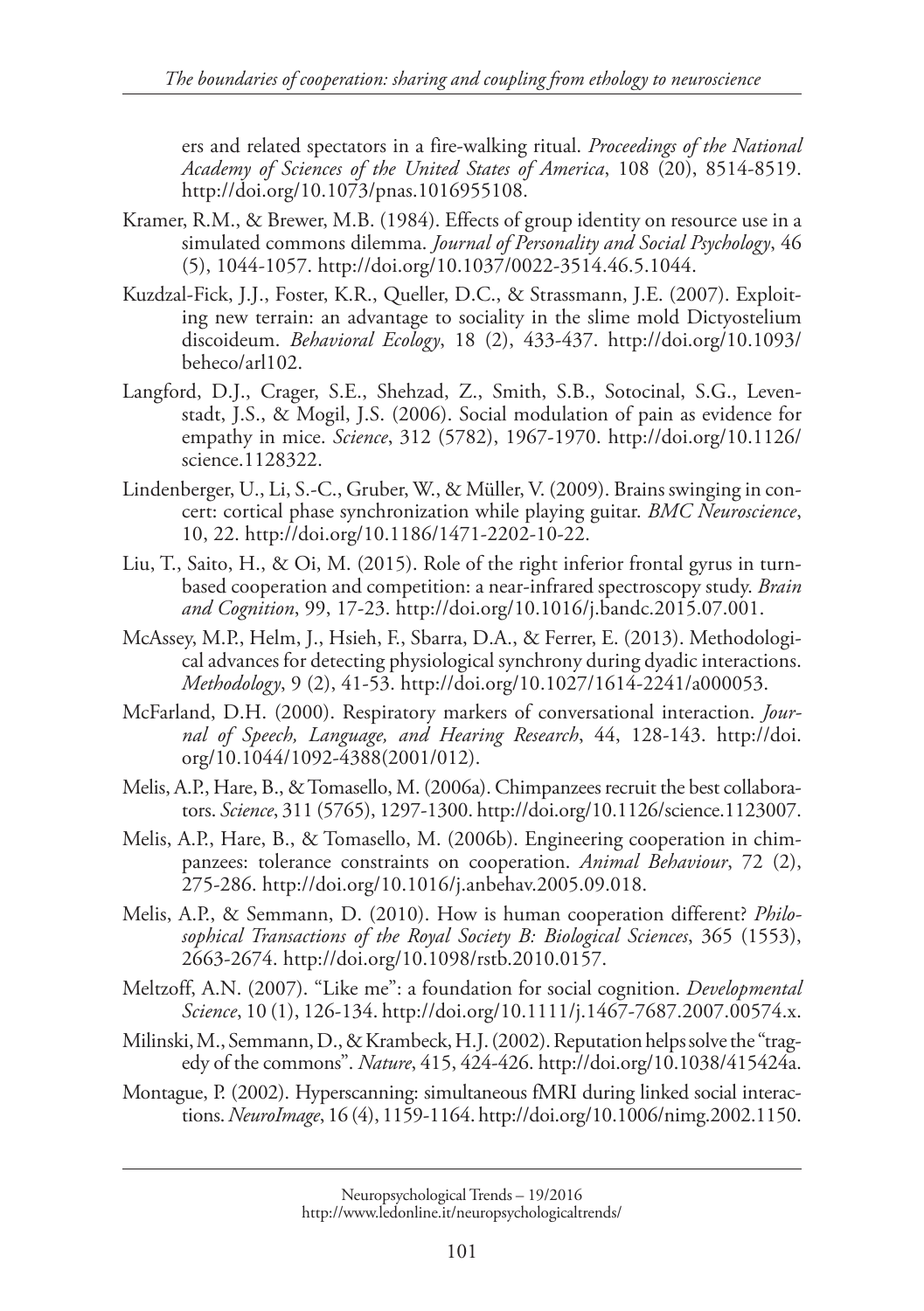- Moore, C. (2009). Fairness in children's resource allocation depends on the recipient. *Psychological Science*, 20 (8), 944-948. http://doi.org/10.1111/j.1467- 9280.2009.02378.x.
- Muller, M., & Mitani, J.C. (2005). Conflict and cooperation in wild chimpanzees. *Advances in the Study of Behavior*, 35, 275-331. http://doi.org/1O./016/ SOO65-3454(05)35OO7-8.
- Naeem, M., Prasad, G., Watson, D.R., & Kelso, J.A.S. (2012). Electrophysiological signatures of intentional social coordination in the 10-12Hz range. *NeuroImage*, 59 (2), 1795-1803. http://doi.org/10.1016/j.neuroimage.2011.08.010.
- Nowak, M.A., & Sigmund, K. (2005). Evolution of indirect reciprocity. *Nature*, 437, 1291-1298. http://doi.org/10.1038/nature04131.
- Over, H., & Carpenter, M. (2009). Eighteen-month-old infants show increased helping following priming with affiliation. *Psychological Science*, 20 (10), 1189-1193. http://doi.org/10.1111/j.1467-9280.2009.02419.x.
- Packer, C. (1977). Reciprocal altruism in Papio anubis. *Nature*, 265, 441-443. http://doi.org/10.1038/265441a0.
- Rilling, J.K., Gutman, D.A., Zeh, T.R., Pagnoni, G., Berns, G.S., & Kilts, C.D. (2002). A neural basis for social cooperation. *Neuron*, 35 (2), 395-405. http:// doi.org/10.1016/S0896-6273(02)00755-9.
- Rosenblatt, J.S. (1992). Hormone-behavior relation in the regulation of maternal behavior. In: Becker, J.B., Breedlove, S.M., & Crews, D. (eds.), *Behavioral Endocrinology*, 1st ed. Cambridge, MA: MIT Press - Bradford Books, pp. 219-259.
- Saito, D.N., Tanabe, H.C., Izuma, K., Hayashi, M.J., Morito, Y., Komeda, H., & Sadato, N. (2010). "Stay tuned": inter-individual neural synchronization during mutual gaze and joint attention. *Frontiers in Integrative Neuroscience*, 4, 127. http://doi.org/10.3389/fnint.2010.00127.
- Sänger, J., Müller, V., & Lindenberger, U. (2012). Intra- and interbrain synchronization and network properties when playing guitar in duets. *Frontiers in Human Neuroscience*, 6, 312. http://doi.org/10.3389/fnhum.2012.00312.
- Shockley, K., Santana, M.-V., & Fowler, C.A. (2003). Mutual interpersonal postural constraints are involved in cooperative conversation. *Journal of Experimental Psychology: Human Perception and Performance*, 29 (2), 326-332. http://doi. org/10.1037/0096-1523.29.2.326.
- Smith, T.W., Cribbet, M.R., Nealey-Moore, J.B., Uchino, B.N., Williams, P.G., Mackenzie, J., & Thayer, J.F. (2011). Matters of the variable heart: respiratory sinus arrhythmia response to marital interaction and associations with marital quality. *Journal of Personality and Social Psychology*, 100 (1), 103-119. http://doi.org/10.1037/a0021136.
- Song, H., & Ferrer, E. (2009). State-space modeling of dynamic psychological processes via the Kalman smoother algorithm: rationale, finite sample proper-

Neuropsychological Trends – 19/2016 [http://www.ledonline.it/neuropsychologicaltrends/](http://www.ledonline.it/NeuropsychologicalTrends/19-2016.html)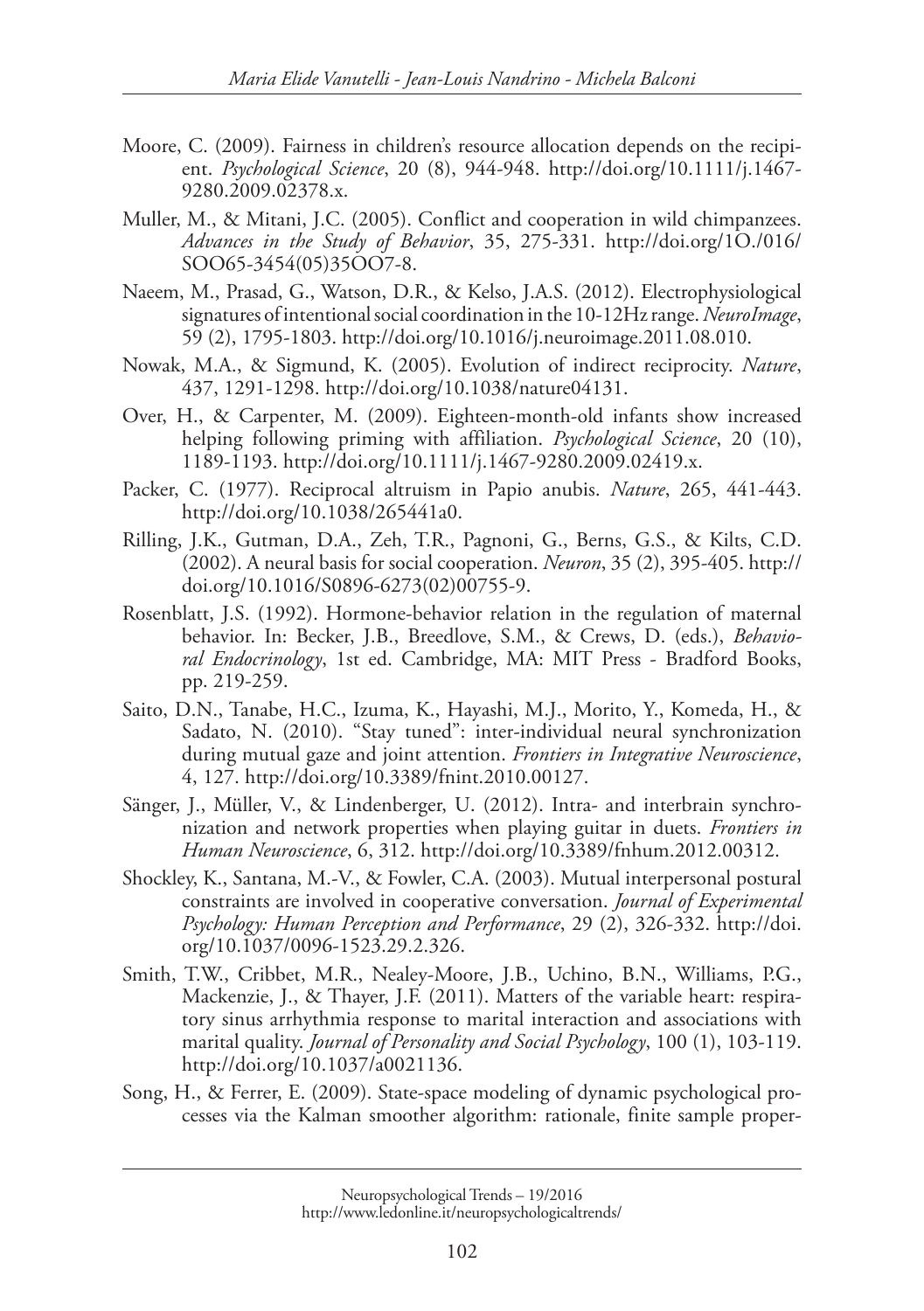ties, and applications. *Structural Equation Modeling*, 16 (2), 338-363. http:// doi.org/10.1080/10705510902751432.

- Sroufe, L.A. (1979). The coherence of individual development: early care, attachment, and subsequent developmental issues. *American Psychologist*, 34 (10), 834-841. http://doi.org/10.1037/0003-066X.34.10.834.
- Stephens, D.W., McLinn, C.M., & Stevens, J.R. (2002). Discounting and reciprocity in an iterated prisoner's dilemma. *Science*, 298, 2216-2218. http://doi. org/10.1126/science.1078498.
- Stephens, G.J., Silbert, L.J., & Hasson, U. (2010). Speaker-listener neural coupling underlies successful communication. *Proceedings of the National Academy of Sciences of the United States of America*, 107 (32), 14425-30. http://doi. org/10.1073/pnas.1008662107.
- Sterelny, K. (2007). Social intelligence, human intelligence and niche construction. *Philosophical Transactions of the Royal Society of London B: Biological Sciences*, 362 (1480), 719-730. http://doi.org/10.1098/rstb.2006.2006.
- Thompson, A., & Bolger, N. (1999). Emotional transmission in couples under stress. *Journal of Marriage and the Family*, 61 (1), 38-48. http://doi.org/10.2307/353881.
- Tognoli, E., Lagarde, J., DeGuzman, G.C., & Kelso, J.A. (2007). The phi complex as a neuromarker of human social coordination. *Proceedings of the National Academy of Sciences of the United States of America*, 104, 8190-8195. http:// doi.org/10.1073/pnas.0611453104.
- Trivers, R.L. (1971). The evolution of reciprocal altruism. *Quarterly Review of Biology*, 46 (1), 35-57.
- Vanutelli, M.E., & Balconi, M. (2015). Empathy and prosocial behaviours. insights from intra- and inter-species interactions. *Rivista Internazionale di Filosofia e Psicologia*, 6 (1), 88-109. http://doi.org/10.4453/rifp.2015.0007.
- Viana, D.S., Gordo, I., Sucena, É., & Moita, M.A.P. (2010). Cognitive and motivational requirements for the emergence of cooperation in a rat social game. *PLoS One*, 5 (1). http://doi.org/10.1371/journal.pone.0008483.
- Warneken, F., Chen, F., & Tomasello, M. (2006). Cooperative activities in young children and chimpanzees. *Child Development*, 77 (3), 640-663. http://doi. org/10.1111/j.1467-8624.2006.00895.x.
- Warneken, F., Hare, B., Melis, A.P., Hanus, D., & Tomasello, M. (2007). Spontaneous altruism by chimpanzees and young children. *PLoS Biology*, 5, 1414- 1420. http://doi.org/10.1371/journal.pbio.0050184.
- Warneken, F., & Tomasello, M. (2006). Altruistic helping in human infants and young chimpanzees. *Science*, 311, 1301-1303.
- Warneken, F., & Tomasello, M. (2007). Helping and cooperation at 14 months of age. *Infancy*, 11, 271-294. http://doi.org/10.1111/j.1532-7078.2007. tb00227.x.